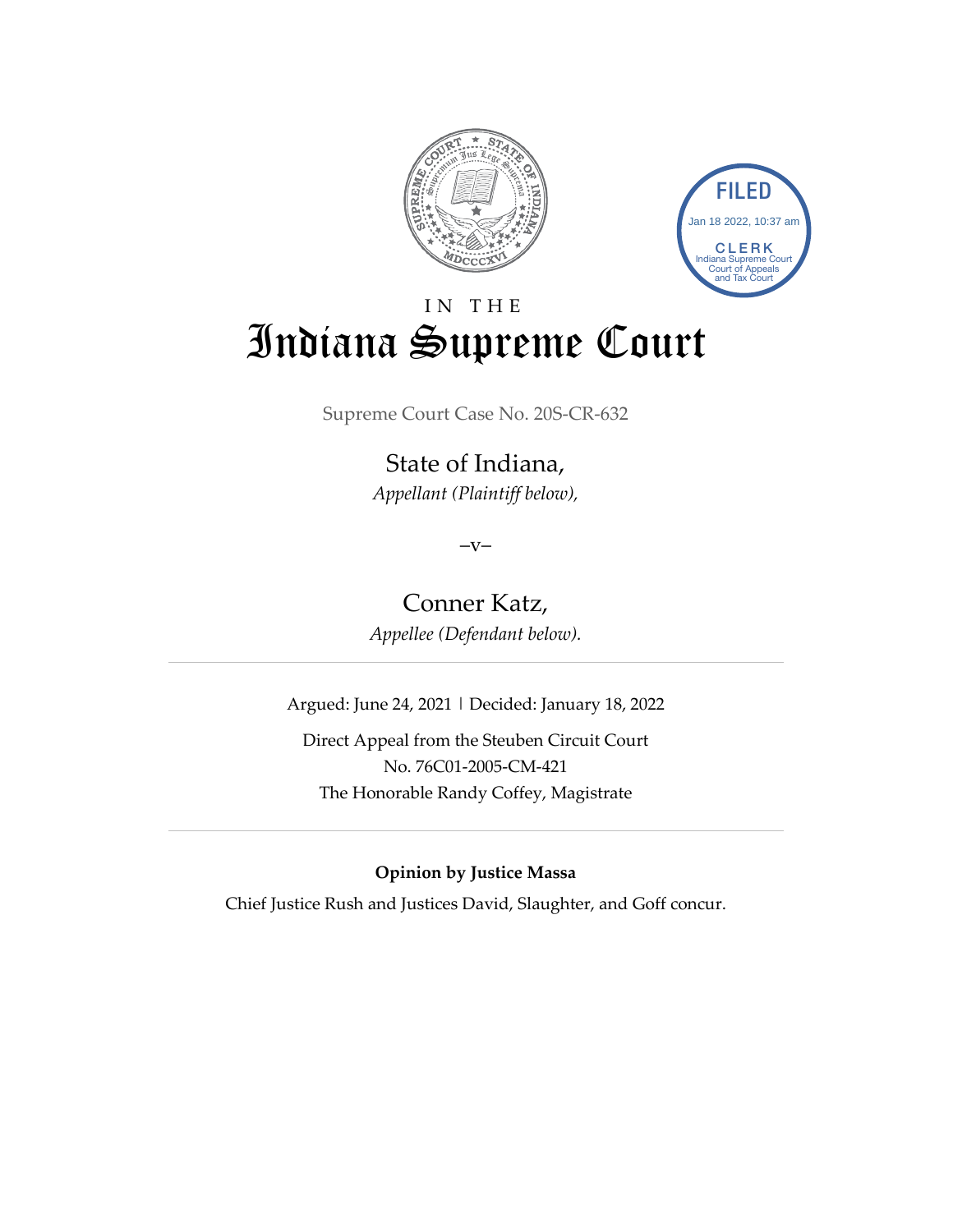#### **Massa, Justice.**

In the modern age of social media, when anyone with a phone can instantaneously publish images worldwide, new potential harms arise unimaginable a generation ago. One such unfortunate phenomenon has come to be known as "revenge porn." To punish and deter it, the General Assembly in 2019 enacted Indiana Code section 35-45-4-8, which criminalizes the non-consensual distribution of an "intimate image." In this case, Conner Katz—unbeknownst to his girlfriend—captured cell phone video of her performing oral sex on him, then sent it to another person. He was charged under the statute, and in a pre-trial motion to dismiss, challenged its constitutionality on free speech grounds. The trial court dismissed, finding the entire statute violated the state and federal constitutions. The State disagreed and appealed. Katz cross-appealed, arguing we need not reach the question of constitutionality because dismissal should be upheld for failure to state an offense. Because we conclude the State sufficiently alleged an offense, and because we find the statute constitutional, we reverse and remand.

### **Facts and Procedural History**

On May 28, 2020, the State charged Katz with distribution of an intimate image as a Class A misdemeanor. *See* Ind. Code § 35-45-4-8(d) (2019). The information alleged: "On or about or between March 12, 2020, and March 15, 2020 . . . Conner Katz, being a person who knows or reasonably should know that [R.S.] did not consent to the distribution of an intimate image of her, did distribute the intimate image of [R.S.]." Appellant's App. Vol. II, p.8. The probable cause affidavit alleged the following sequence of events. On March 12, Katz took a video of his thengirlfriend R.S. performing oral sex on him without her knowledge. This occurred at Katz's college fraternity house in Angola, Indiana. Katz sent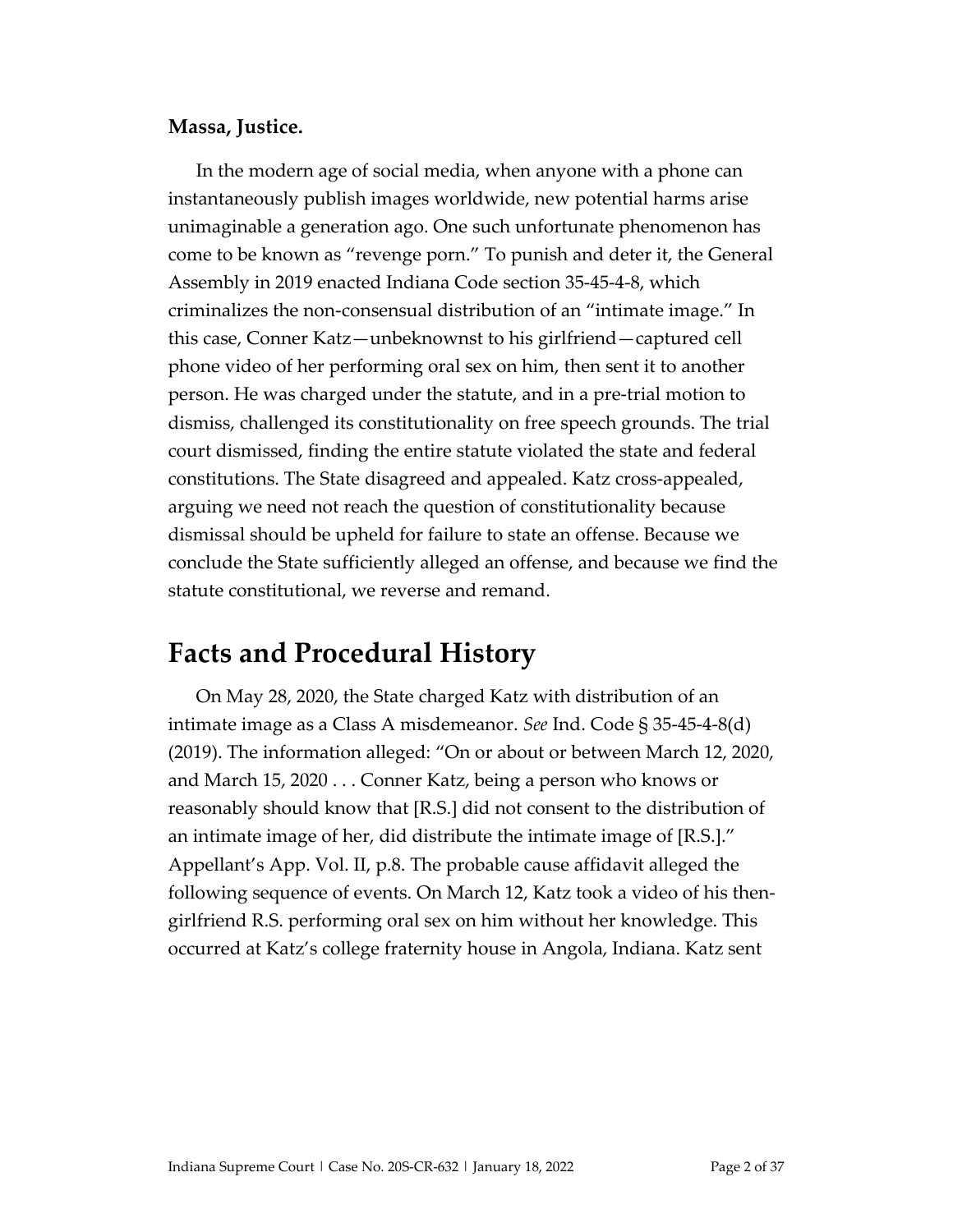the video to his ex-girlfriend, C.H., via Snapchat. [1](#page-2-0) C.H. thought R.S. was aware of the video, but a few days later, Katz told C.H. not to mention "anything about the video he sent through Snapchat" to R.S. Appellee's App. Vol. II, p.6. C.H. then contacted R.S. to let her know what Katz sent. After C.H. informed her about the video, R.S. confronted Katz via text message. Katz admitted to sending the video and was apologetic, stating he knew it was wrong to send the video and should not have sent it without her knowledge. On March 26, R.S.'s lawyer reported the incident to the Angola Police Department. A detective spoke to both R.S. and C.H. later that day. R.S. provided the detective with the text messages of her conversations with C.H. and Katz. C.H. provided additional details, including that the video showed Katz "holding a female's hair while her head went up and down towards [his] penis." *Id.* She also told the detective that the female was clothed, and she "could not see the female's face in the video but assumed it was [R.S.]" *Id.*

After being charged, Katz moved to dismiss on multiple grounds. He argued the State failed to sufficiently allege a violation of the statute because the video did not show the victim's face or his penis. He also argued the statute is unconstitutional under Article 1, Section 9 of the Indiana Constitution and the First Amendment to the United States Constitution. Katz argued this Court has found "that when a statute tends to restrict and inhibit the right of free speech and impose a restraint upon the interchange of thought and opinion," it is invalid under Article 1, Section 9. Appellant's App. Vol. II, p.27 (internal quotation marks omitted). Under the First Amendment, Katz argued the statute is overbroad and a content-based restriction that does not survive strict scrutiny. Katz relied on two state intermediate appellate decisions from Minnesota and Texas that found similar statutes unconstitutional under the First Amendment. *See State v. Casillas*, 938 N.W.2d 74 (Minn. Ct. App. 2019), *rev'd*, 952 N.W.2d 629 (Minn. 2020), *cert. denied*, 142 S. Ct. 90 (2021);

<span id="page-2-0"></span><sup>&</sup>lt;sup>1</sup> Snapchat is a "social media application that allows users to post photos and videos that disappear after a set period of time." *Mahanoy Area Sch. Dist. v. B.L.*, 141 S. Ct. 2038, 2043 (2021).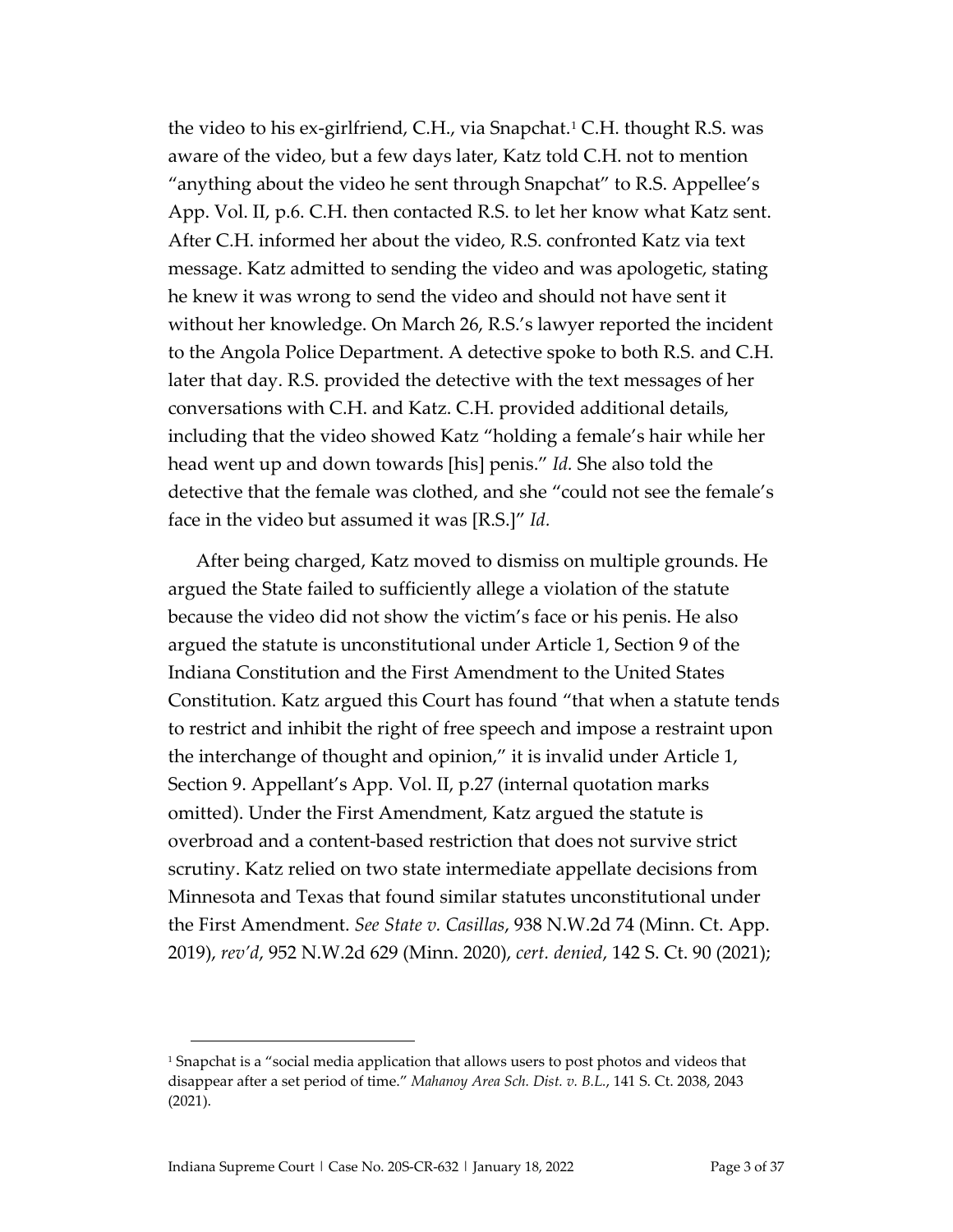*Ex parte Jones*, No. 12-17-00346-CR, 2018 WL 2228888 (Tex. App. May 16, 2018), *rev'd*, No. PD-0552-18, 2021 WL 2126172 (Tex. Crim. App. May 26, 2021) (per curiam).

The trial court dismissed the case because it concluded the statute was unconstitutional under Article 1, Section 9 and the First Amendment. Finding "no reason why the logic contained in the Minnesota and Texas decisions would not apply to the Indiana Statute," the trial court adopted the holdings and decisions of *Casillas* and *Ex parte Jones*. Appellant's App. Vol. II, pp. 47–48. For the reasons stated in those cases, the trial court found Indiana Code section 35-45-4-8 was overbroad and unconstitutional under the First Amendment and unconstitutional under the Indiana Constitution without further explanation. It also rejected Katz's other arguments, including that the State failed to allege an offense.

The State appealed directly to this Court under Indiana Appellate Rule  $4(A)(1)(b)$ .<sup>[2](#page-3-0)</sup> The State first argues the statute "is not unconstitutionally overbroad because, by its limiting language, the statute does not apply to third persons, which was [Katz's] sole argument below." Appellant's Br. at 12. Second, it argues the statute is a content-neutral restriction on speech that passes intermediate scrutiny. But even if the statute is content based, the State argues it survives strict scrutiny because it "serves the compelling state interest of privacy and is narrowly tailored and the least restrictive means to solve the distribution problem." *Id.* Katz crossappealed, arguing we need not reach the constitutional issues because "dismissal should be upheld on grounds that the State failed to state an offense." Appellee's Br. at 2, 12. The State responded that the cross-appeal attacks the sufficiency of the evidence, which is an improper basis for a motion to dismiss for failure to state an offense. The Cyber Civil Rights Initiative and Dr. Mary Anne Franks submitted an amicus brief in support of the constitutionality of the statute.

<span id="page-3-0"></span><sup>&</sup>lt;sup>2</sup> This Court has mandatory and exclusive jurisdiction over appeals of final judgments declaring a statute unconstitutional in whole or in part.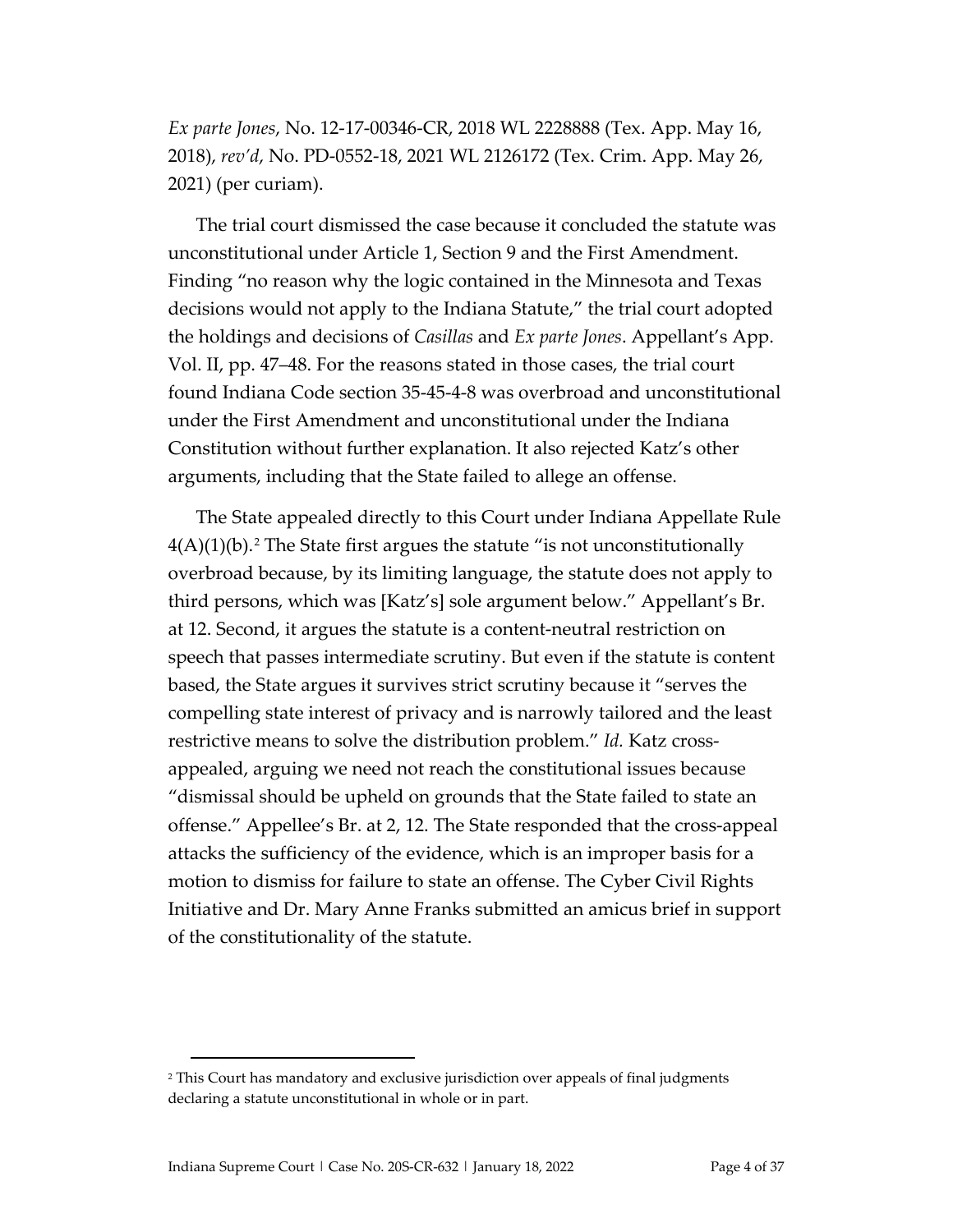## **Standard of Review**

We review a "ruling on a motion to dismiss a charging information for an abuse of discretion, which occurs only if a trial court's decision is clearly against the logic and effect of the facts and circumstances." *Gutenstein v. State*, 59 N.E.3d 984, 994 (Ind. Ct. App. 2016), *trans. denied*. "The constitutionality of an Indiana statute is a pure question of law we review de novo." *Horner v. Curry*, 125 N.E.3d 584, 588 (Ind. 2019). "These statutes, however, come to us 'clothed with the presumption of constitutionality until clearly overcome by a contrary showing.'" *Id.* (quoting *Whistle Stop Inn, Inc. v. City of Indianapolis*, 51 N.E.3d 195, 199 (Ind. 2016)).

### **Discussion and Decision**

This Court has repeatedly "refused to adjudicate constitutional questions when presented with other dispositive issues." *Ind. Wholesale Wine & Liquor Co. v. State ex rel. Ind. Alcoholic Beverage Comm'n*, 695 N.E.2d 99, 108 (Ind. 1998). Adhering to this doctrine of judicial restraint, we will first determine whether the State sufficiently alleged an offense. *See Bayh v. Sonnenburg*, 573 N.E.2d 398, 402 (Ind. 1991) ("[C]onstitutional issues are to be avoided as long as there are potentially dispositive statutory or common law issues still alive."). Because we conclude the State sufficiently alleged an offense, we will then address the constitutionality of the statute, which we ultimately uphold.

### **I. The State sufficiently alleged an offense.**

"The purpose of the charging information is to provide a defendant with notice of the crime of which he is charged so that he is able to prepare a defense." *State v. Laker*, 939 N.E.2d 1111, 1113 (Ind. Ct. App. 2010), *trans. denied*. To be sufficient, an information "generally need[] only contain a statement of the essential facts constituting the offense charged, as well as the statutory citation, the time and place of the commission of the offense, [and] the identity of the victim." *Pavlovich v. State*, 6 N.E.3d 969, 975 (Ind. Ct. App. 2014) (internal quotation marks omitted), *trans. denied*. A court may dismiss a charging information if the "facts stated do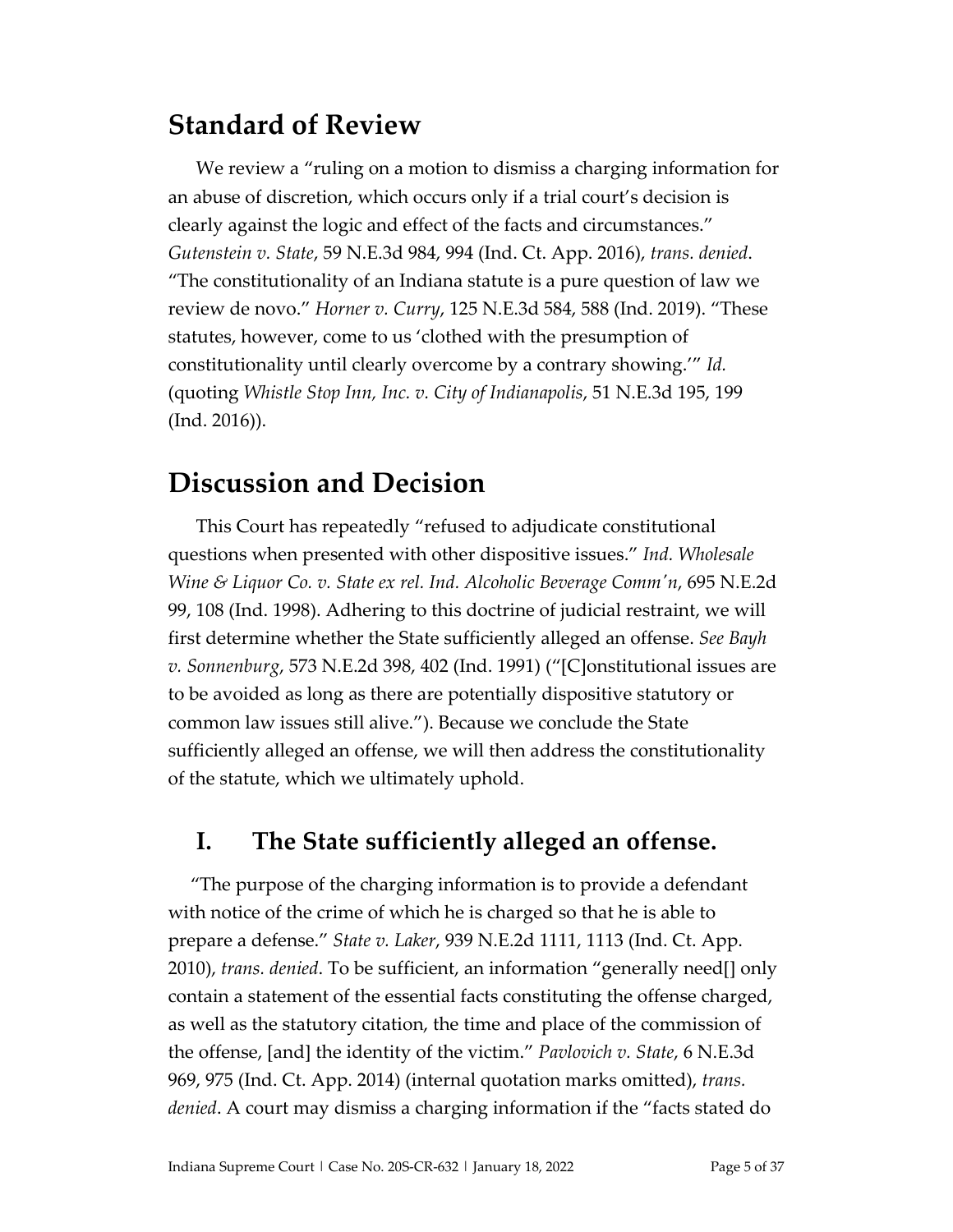not constitute an offense," but this only occurs when the information is facially deficient in stating an alleged crime. I.C. § 35-34-1-4(a)(5); *Gutenstein*, 59 N.E.3d at 994. In deciding whether a charging "information fails to state facts constituting an offense, we take the facts alleged in the information as true." *Pavlovich*, 6 N.E.3d at 974.

Katz has argued the State failed to allege an offense because R.S. was not identifiable, and "neither R.S.'s mouth nor Katz' [sic] sex organ were [sic] shown." Appellee's Br. at 19. Whether the image sufficiently depicted an "intimate image" is an evidentiary question for the jury at trial; it is not properly raised by a motion to dismiss. *See Schutz v. State*, 275 Ind. 9, 13, 413 N.E.2d 913, 916 (1981) (noting an "information may not be questioned on the ground of insufficient evidence"); *State v. Isaacs*, 794 N.E.2d 1120, 1122 (Ind. Ct. App. 2003) ("Questions of fact to be decided at trial or facts constituting a defense are not properly raised by a motion to dismiss."). Here, the State's charging information alleged that "[o]n or about or between March 12, 2020, and March 15, 2020 . . . Conner Katz, being a person who knows or reasonably should know that [R.S.] did not consent to the distribution of an intimate image of her, did distribute the intimate image of [R.S.]" Appellant's App. Vol. II, p.8. Per Indiana Code section 35- 45-4-8(d), a person who "(1) knows or reasonably should know that an individual depicted in an intimate image does not consent to the distribution of the intimate image; and (2) distributes the intimate image; commits distribution of an intimate image." Because the charging information sufficiently alleges the offense, the trial court did not abuse its discretion in denying Katz's motion to dismiss.

#### **II. The statute is not unconstitutional under Article 1, Section 9 of the Indiana Constitution.**

Because we only need to reach the federal constitutional analysis if the Indiana Constitution does not resolve the claim, we begin with Katz's argument under Article 1, Section 9 of the Indiana Constitution. Our free expression clause forbids the General Assembly from passing any law "restraining the free interchange of thought and opinion, or restricting the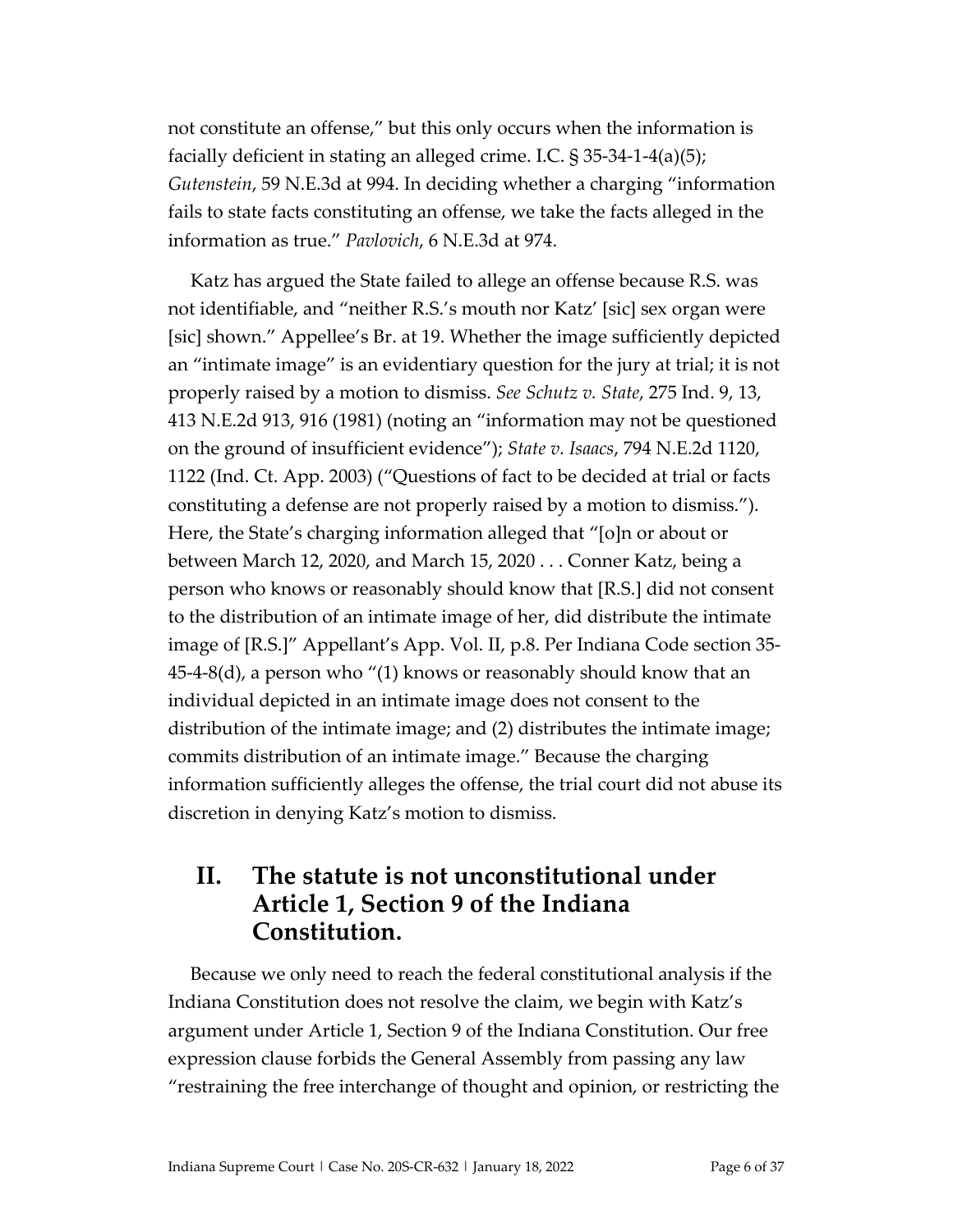right to speak, write, or print, freely, on any subject whatever." Ind. Const. art. 1, § 9. However, this clause is not absolute, and provides that: "but for the abuse of that right, every person shall be responsible." *Id.* Under this freedom-and-responsibility standard, the legislature's "sole authority over expression is to sanction individuals who commit abuse." *Price v. State*, 622 N.E.2d 954, 958 (Ind. 1993). To challenge state action as violating this clause, "a claimant must first demonstrate that the state action has, in the concrete circumstances of the case, restricted his or her opportunity to engage in expressive activity." *Whittington v. State*, 669 N.E.2d 1363, 1367 (Ind. 1996). If it has, we "must decide whether the restricted activity constituted an 'abuse.'" *Id.*

#### **a. There is no "overbreadth analysis" under the Indiana Constitution.**

In response to Katz's motion to dismiss and the trial court's order blending overbreadth analysis with cites to the Indiana Constitution, the State asks this Court to find the statute "constitutional under an Article 1, Section 9 overbreadth challenge."[3](#page-6-0) Appellant's Br. at 27. This Court has found "no persuasive precedent for the proposition that federal 'overbreadth analysis' has taken root in the jurisprudence of the Indiana Constitution." *Price*, 622 N.E.2d at 958. Instead, "[o]nce an Indiana constitutional challenge is properly raised, a court should focus on the actual operation of the statute at issue and refrain from speculating about hypothetical applications." *Id.* And unless a court concludes "the statute before it is incapable of constitutional application, it should limit itself to vindicating the rights of the party before it." *Id.* These restrictions "are self-imposed in light of our perception of the function of the judicial department of our state government and the special aptitude of courts to decide concrete controversies between interested parties." *Id.* Thus, we only consider whether the statute's application here was constitutional.

<span id="page-6-0"></span><sup>&</sup>lt;sup>3</sup> Katz's appellate counsel correctly recognized there is no overbreadth analysis under the Indiana Constitution.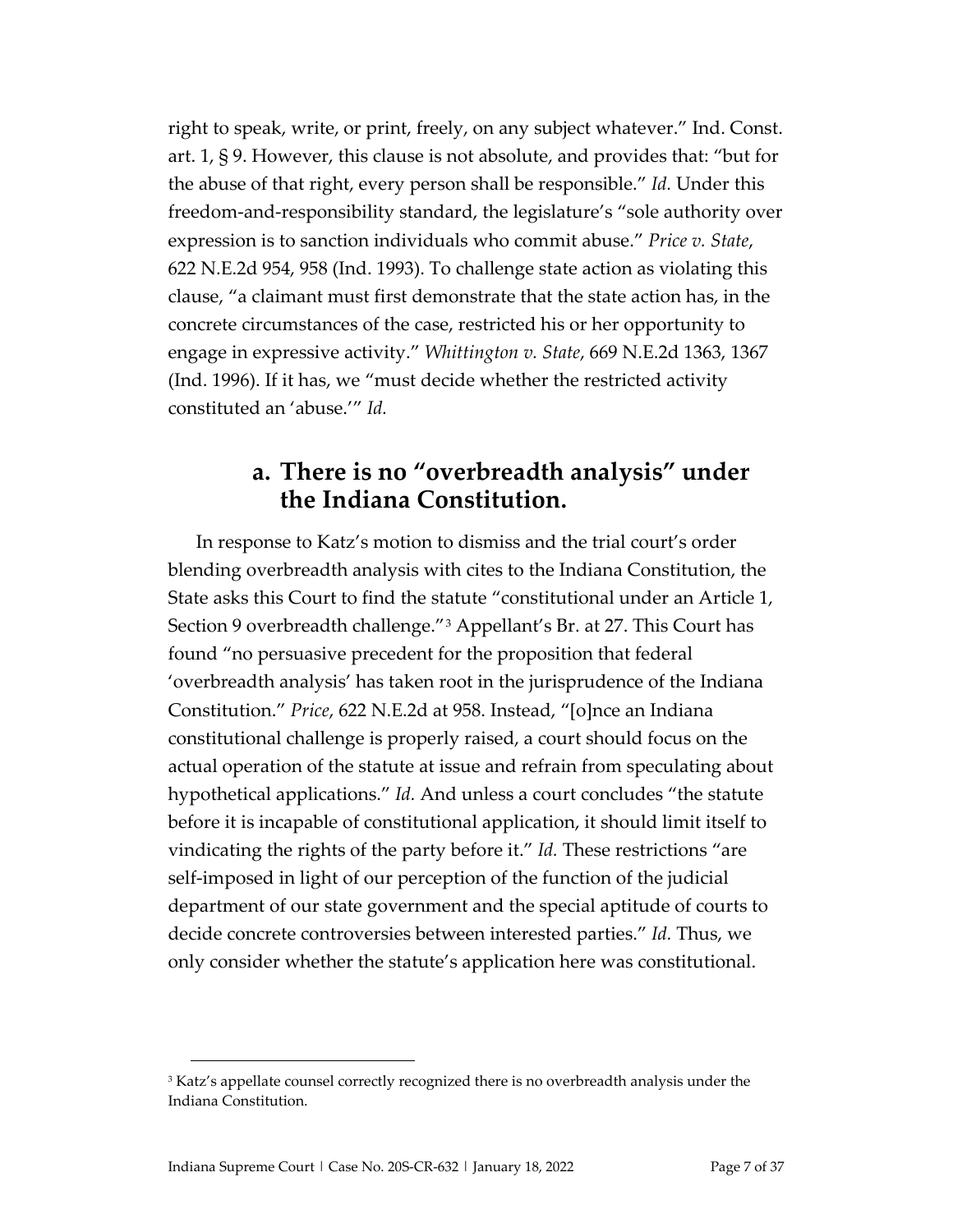#### **b. Katz's expressive activity is entitled to protection under Article 1, Section 9.**

We have not "had many opportunities to explicate the scope of Article I, § 9." *Id.* at 957. "This is because although the Indiana Constitution is a wellspring of civil-liberty guarantees—offering a host of protections independent of the United States Constitution—it often goes untapped by litigants and their legal representatives." Loretta H. Rush & Marie Forney Miller, *Cultivating State Constitutional Law to Form a More Perfect Union— Indiana's Story*, 33 Notre Dame J.L. Ethics & Pub. Pol'y 377, 378 (2019). To borrow an analogy from Sixth Circuit Judge Jeffrey Sutton, a basketball player would never just take one of two free throws, yet "we see American lawyers regularly taking just one shot rather than two to invalidate state or local laws . . . on behalf of their clients[.]" Jeffrey S. Sutton, *51 Imperfect Solutions: States and the Making of American Constitutional Law* 7 (2018). Even when a state constitutional claim is unsuccessful, raising it may still "cultivate the independent nature of that state constitutional provision." Rush & Miller, *supra*, at 382. Independent and robust state constitutional law "supplies far-reaching, inter-related benefits: the enrichment of American constitutional jurisprudence and the protection of civil liberties." *Id.* at 380–81.

This case presents a unique opportunity to underscore our constitutional independence, as state constitutions are typically thought of as only providing more protection than the United States Constitution. But "[s]tate constitutions create independent limits on state and local power, limits that may do more **or less** than their counterpart guarantees in the Federal Constitution." Sutton, *supra*, at 173 (emphasis added). Here, Indiana's Constitution ultimately provides less protection to Katz—by way of a lower standard of scrutiny—than the Federal Constitution. But this does not mean the Indiana constitutional claim lacks value. Raising it allows this Court to cultivate its independent nature, so it may then provide a basis for relief in other cases. Rush & Miller, *supra*, at 382. State constitutions must provide protections that stand independent of federal constitutional guarantees for federalism's "protection against overconcentration of authority" to be fully realized. *Id.* at 380.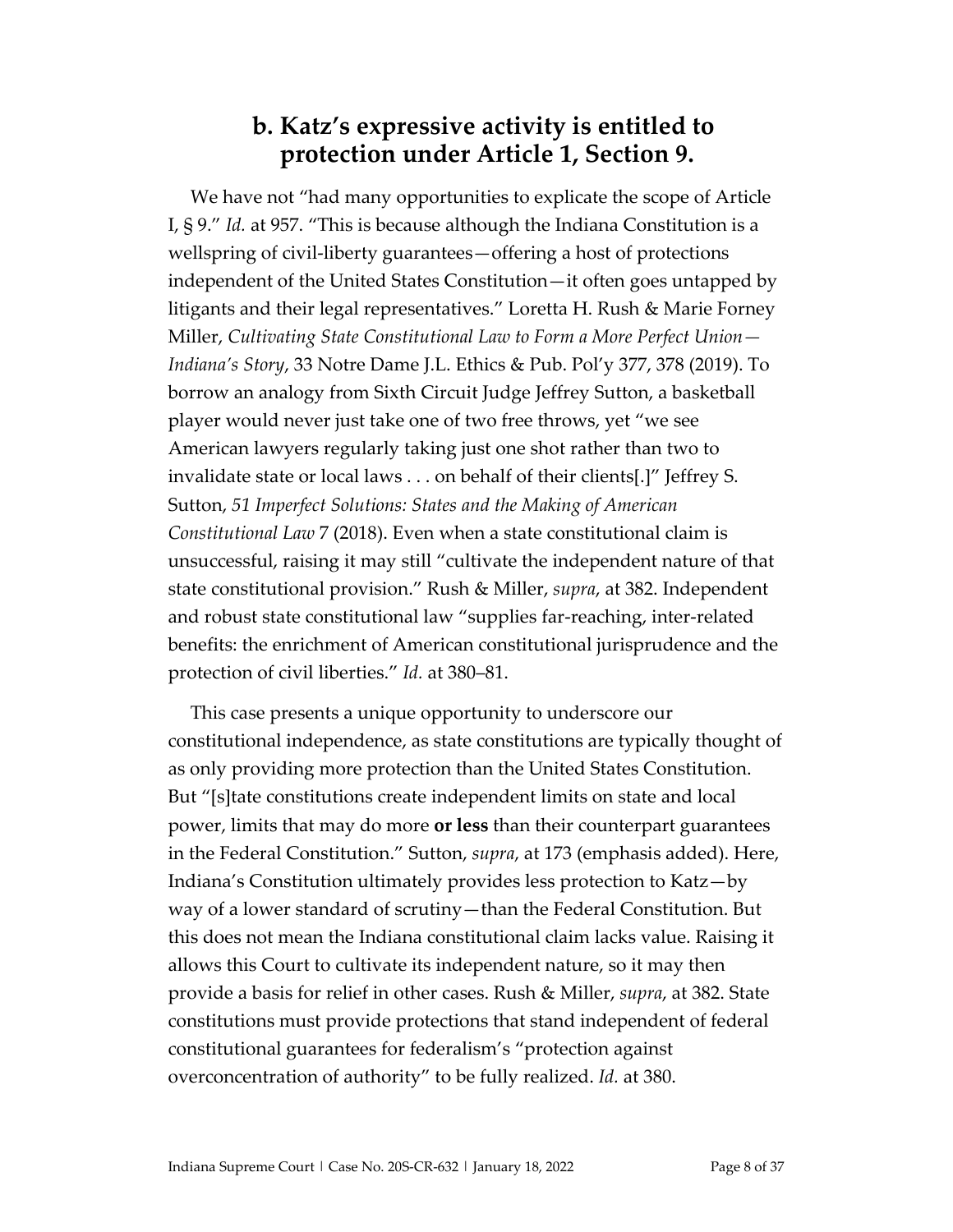#### **i. The "free interchange" clause covers all thoughts and opinions, and all mediums of expressing them including videos.**

For Article 1, Section 9 to apply, the state action must have restricted Katz's opportunity to engage in expressive activity. Given the dearth of Section 9 cases, we have not had the opportunity to engage with the type of expression at issue here. *See Price*, 622 N.E.2d at 957. Our encounters with Article 1, Section 9 have always involved words, thus invoking the "right to speak" clause, which provides that no law shall be passed "restricting the right to speak, write, or print, freely, on any subject whatever." *See State v. Econ. Freedom Fund,* 959 N.E.2d 794 (Ind. 2011) (involving an automated dialing device that delivered prerecorded political messages); *In re WTHR-TV*, 693 N.E.2d 1 (Ind. 1998) (a broadcast interview); *Whittington*, 669 N.E.2d at 1366 (loud speaking during a police investigation); *Price*, 622 N.E.2d at 957 (verbal confrontation with a police officer). But because neither the parties nor the record suggests this video contained any words, the right to speak clause does not apply. Thus, this case presents our first opportunity to interpret the "free interchange" clause of Article 1, Section 9, which provides that "no law shall be passed, restraining the free interchange of thought and opinion." We will first determine what mediums of communication are covered by "free interchange," and then determine whether "thought and opinion" is limited in any way.

"Interpretation of the Indiana Constitution is controlled by the text itself, illuminated by history and by the purpose and structure of our constitution and the case law surrounding it." *Price*, 622 N.E.2d at 957 (citing *State Election Bd. v. Bayh*, 521 N.E.2d 1313 (1988)). We have interpreted the right to speak clause as contemplating a "broad notion of expressive activity." *Whittington*, 669 N.E.2d at 1368. Because it extends to "any subject whatever," it is "difficult to imagine a topic it does not cover." *Id.* "Consequently, we do not recognize a gerrymandering of the set of all expressive activities into those consisting of content that is constitutionally proscribable and those consisting of content that is not." *Id.* at 1368 n.3 (citing *R.A.V. v. City of St. Paul*, 505 U.S. 377, 383 (1992)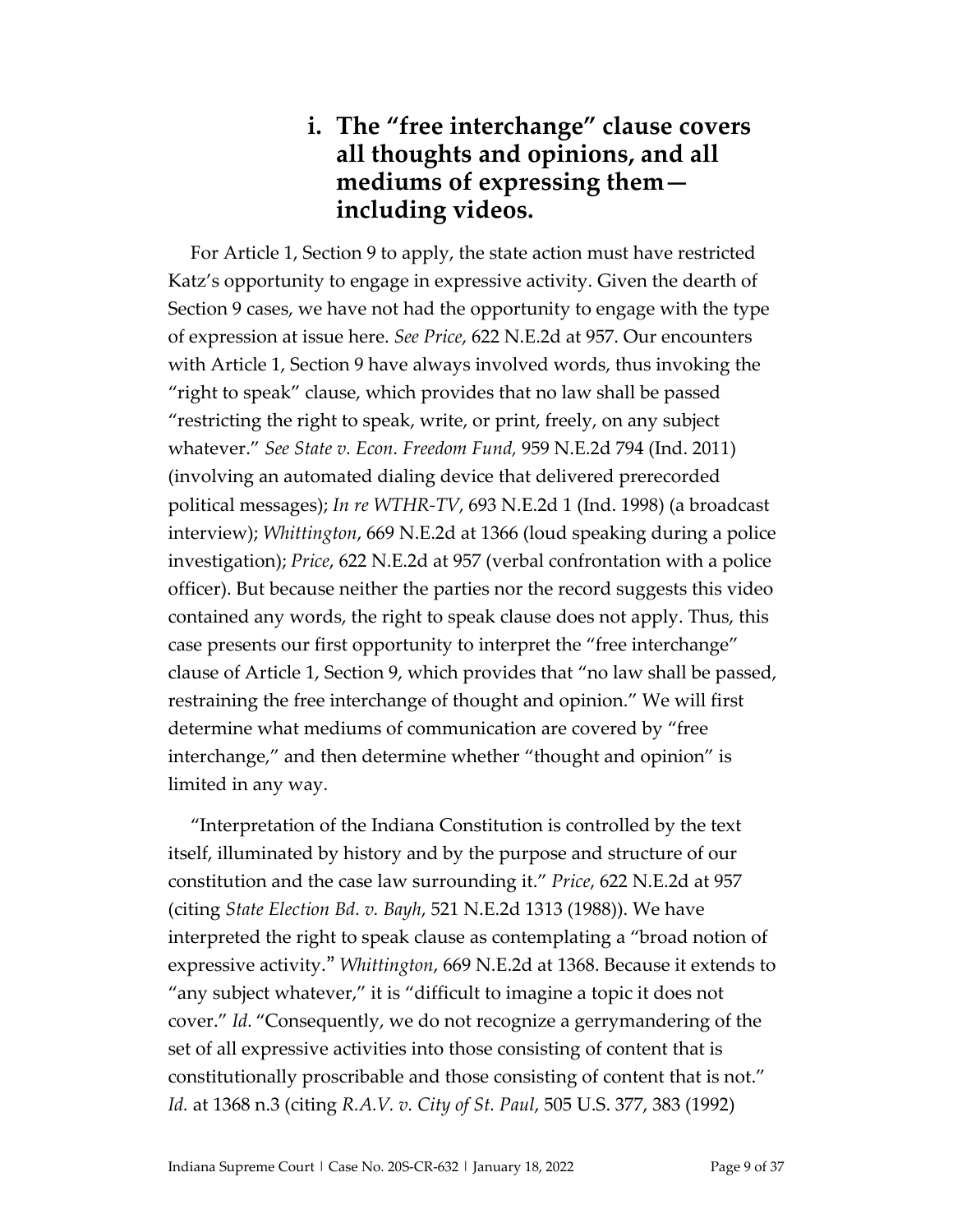(explaining categories of "constitutionally proscribable content" under the First Amendment)). And "because the right to speak clause also provides that expressive activity may be 'freely' performed, the clause reaches every conceivable mode of expression." *Id.* at 1368. Speaking, writing, or printing, freely, on any subject "includes, at least, the projection of any words in any manner." *Id.*

We similarly find the free interchange clause encompasses a "broad notion of expressive activity." *Id*. First, because the free interchange clause also provides for the "free" performance of expressive activity, it reaches "every conceivable mode of expression." *Id.* Turning to the meaning of "interchange," we note that the adoption of Section 9 "was accompanied by neither debate nor amendment." *Price*, 622 N.E.2d at 957. We find the history of Section 9 through its predecessor helpful, as the term "interchange" replaced "communication" from the former Section 9, which provided that the "free communication of thoughts, and opinions, is one of the invaluable rights of man."[4](#page-9-0) Ind. Const. art. 1, § 9 (1816). A dictionary published proximate to the adoption of Section 9 defines "communication" as the "act of imparting, interchange, [or] conversation." John Walker, *A Critical Pronouncing Dictionary, and Expositor of the English Language* 112 (1815). These words contemplate both verbal and nonverbal expression. And since the right to speak clause protects all conceivable verbal expression, it confirms that the free interchange clause protects something other than words.

As previously explained, this Court has only encountered verbal expression under Article 1, Section 9. But one of those cases involved a television station that conducted a video interview of a defendant in police custody, without the knowledge of her lawyer, and then broadcast

<span id="page-9-0"></span><sup>4</sup> The full text of Article I, Section 9 from the 1816 Indiana Constitution provided: "That the printing presses shall be free to every person, who undertakes to examine the proceedings of the Legislature. or any branch of Government; and no law shall ever be made to restrain the right thereof. The free communication of thoughts, and opinions, is one of the invaluable rights of man; and every Citizen may freely speak, write, and print on any subject, being responsible for the abuse of that liberty."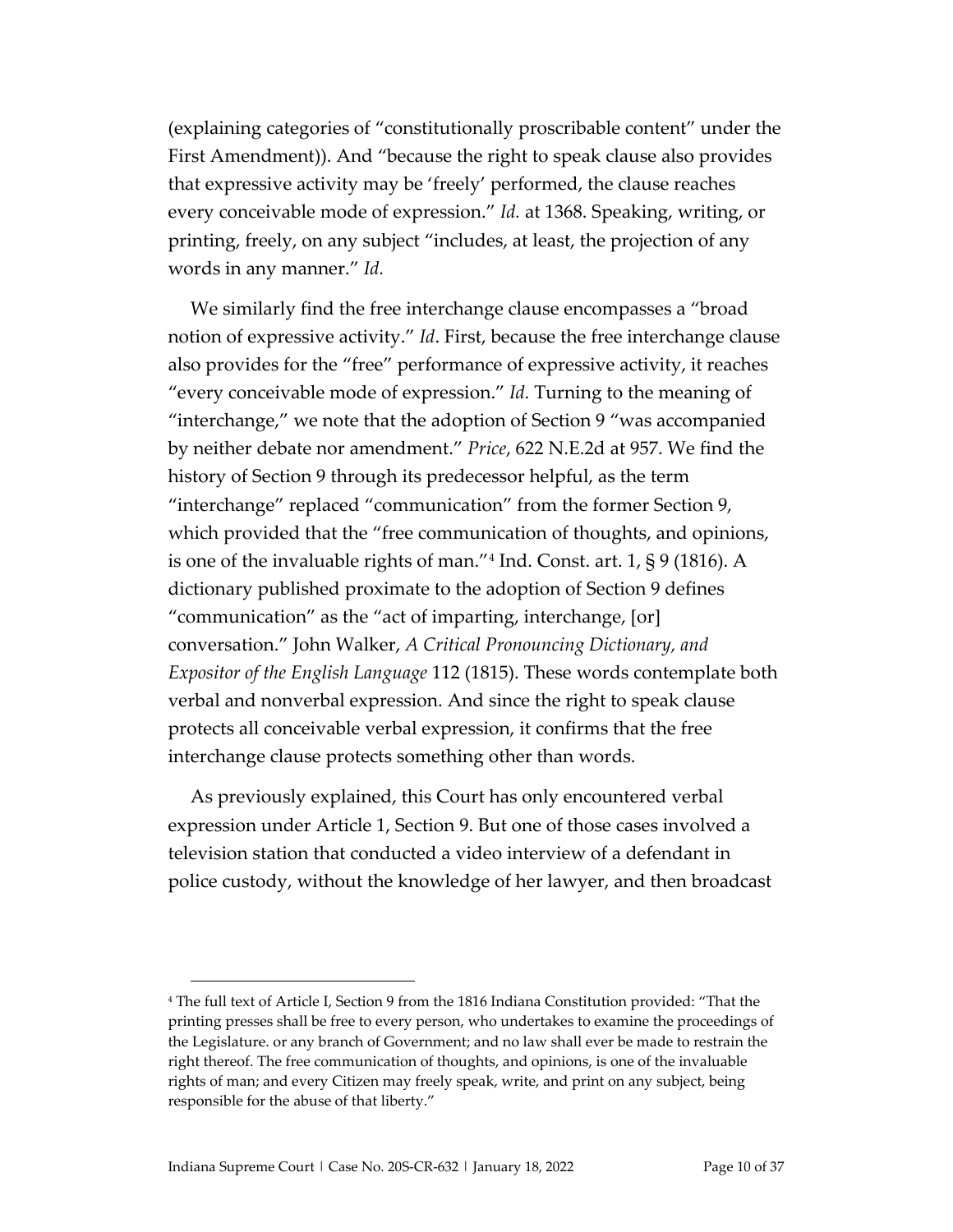part of the interview. *WTHR-TV*, 693 N.E.2d at 3. The station was ordered to produce a copy of both the broadcasted interview and any unaired footage. *Id.* The station argued, among other things, that compelled disclosure of the unaired footage without a special showing of need and relevance violates Section 9. *Id.* at 15. In rejecting this argument, this Court assumed without deciding "that the information at stake is entitled to constitutional protection." *Id.* at 15–16. Here, we decide that Section 9 protects videos as a medium under both clauses. Under the right to speak clause, videos are just a new way to publish speech. It would be illogical to protect an interview published in a newspaper, but not one aired or posted by a television station. Whatever the challenges may be "applying the Constitution to ever-advancing technology, the basic principles of freedom of speech . . . do not vary when a new and different medium for communication appears." *Brown v. Ent. Merchs. Ass'n*, 564 U.S. 786, 790 (2011) (internal quotation marks omitted).

As for the free interchange clause, nonverbal expression can arise in almost infinite forms, ranging from photographs and videos to conduct and movement. While the expressive value of the video at issue may be difficult to see, that does not mean it is not expression. Consider a silent film from Charlie Chaplin, or the photo of the Tank Man standing in front of the column of tanks leaving Tiananmen Square—no words are necessary to understand what those men were communicating. A broad interpretation of expressive activity under the free interchange clause is consistent with the broad language of the clause itself and with this Court's interpretation of the rest of Article 1, Section 9. Moreover, this broad interpretation is bolstered by the decisions of the United States Supreme Court examining various mediums. *See Texas v. Johnson*, 491 U.S. 397, 404 (1989); *Brown*, 564 U.S. at 788. While this Court's interpretation of an Indiana constitutional provision is an independent judicial act, decisions from federal courts are "nonetheless persuasive." *City of Indianapolis v. Wright*, 267 Ind. 471, 476, 371 N.E.2d 1298, 1300 (1978).

Even though the Federal Constitution only prohibits the enactment of laws "abridging the freedom of speech," the United States Supreme Court has long interpreted the First Amendment as looking "beyond written or spoken words as mediums of expression." *Hurley v. Irish-Am. Gay, Lesbian*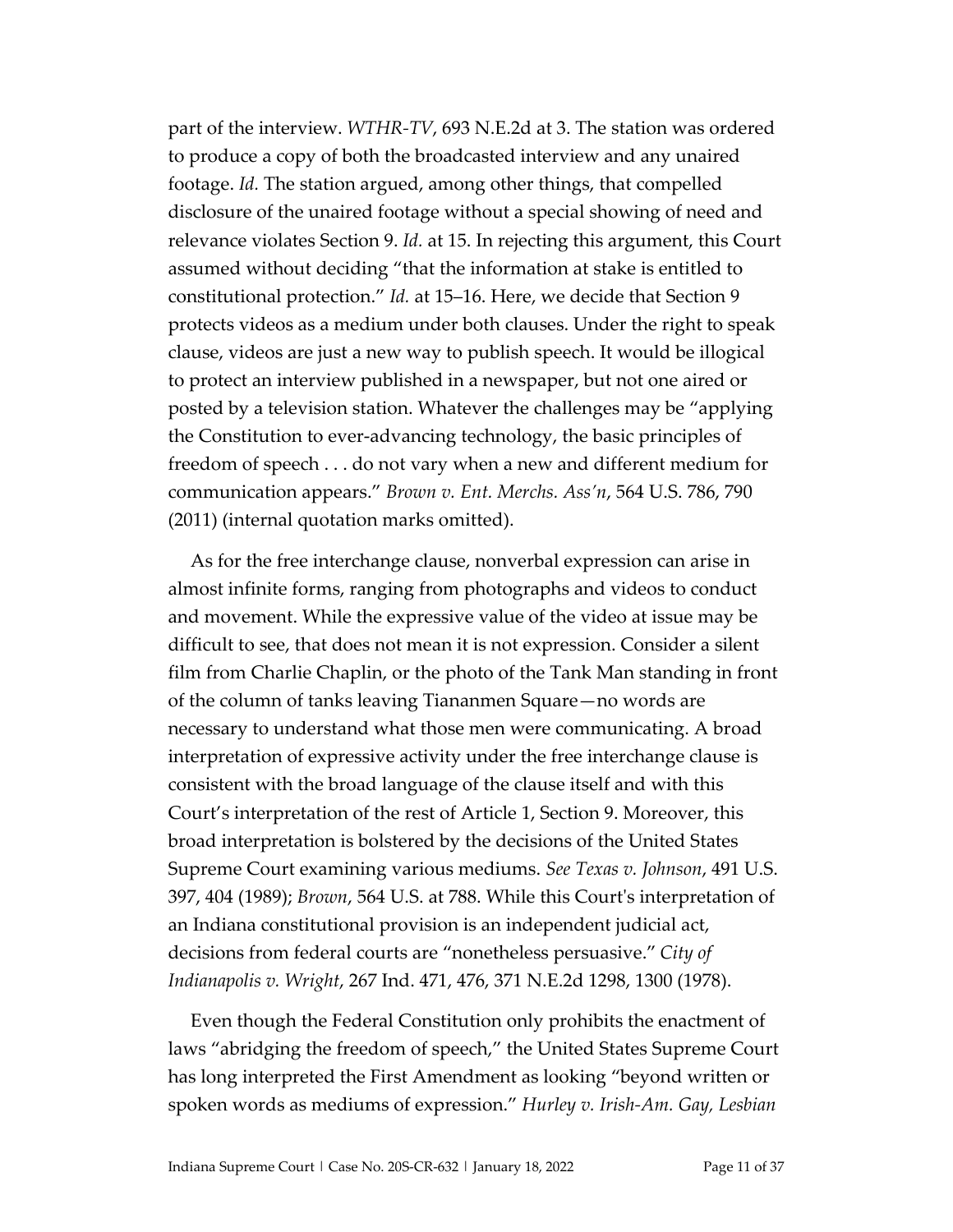*and Bisexual Grp. of Bos.*, 515 U.S. 557, 569 (1995). Through the last century, the Court has found the First Amendment protects expressive conduct such as displaying a red flag, *Stromberg v. California*, 283 U.S. 359, 369–70 (1931), saluting a flag (and refusing to do so), *W. Va. State Bd. of Educ. v. Barnette,* 319 U.S. 624, 632 (1943), wearing an arm band to protest a war, *Tinker v. Des Moines Indep. Comty. Sch. Dist.*, 393 U.S. 503, 505–06 (1969), a sit-in by blacks in a "whites only" area to protest segregation, *Brown v. Louisiana*, 383 U.S. 131, 141–42 (1966), and burning an American flag during a political demonstration, *Johnson*, 491 U.S. at 406.

As the Supreme Court has explained, these examples show that "a narrow, succinctly articulable message is not a condition of constitutional protection, which if confined to expressions conveying a particularized message, would never reach the unquestionably shielded painting of Jackson Pollock, music of Arnold Schönberg, or Jabberwocky verse of Lewis Carroll." *Hurley*, 515 U.S. at 569 (internal quotation marks and citation omitted). The Court has instead looked to whether a medium generally communicates ideas as the hallmark of constitutional protection. The Court extended the First Amendment to films because they "are a significant medium for the communication of ideas." *Joseph Burstyn, Inc. v. Wilson*, 343 U.S. 495, 501 (1952) (noting the "importance of motion pictures as an organ of public opinion is not lessened by the fact that they are designed to entertain as well as to inform"). And "[l]ike the protected books, plays, and movies that preceded them, video games communicate ideas," which "suffices to confer First Amendment protection." *Brown*, 564 U.S. at 790. Likewise, the communication of ideas is our hallmark for constitutional protection, and our free interchange clause protects "every conceivable mode of expression." *Whittington*, 669 N.E.2d at 1368.

We now turn to the meaning of "thought and opinion" within our free interchange clause, while keeping in mind the issue posed by this case whether expression depicting private, sexual conduct is covered by Article 1, Section 9. The dictionary published proximate to the adoption of Section 9 defined "opinion" as a "judgment" or "notion," while "thought" was defined as "the act of thinking, idea, sentiment, opinion." Walker, *supra,* at 362, 511. The text of this provision makes no distinction between the type of expression protected; it does not provide protection for just political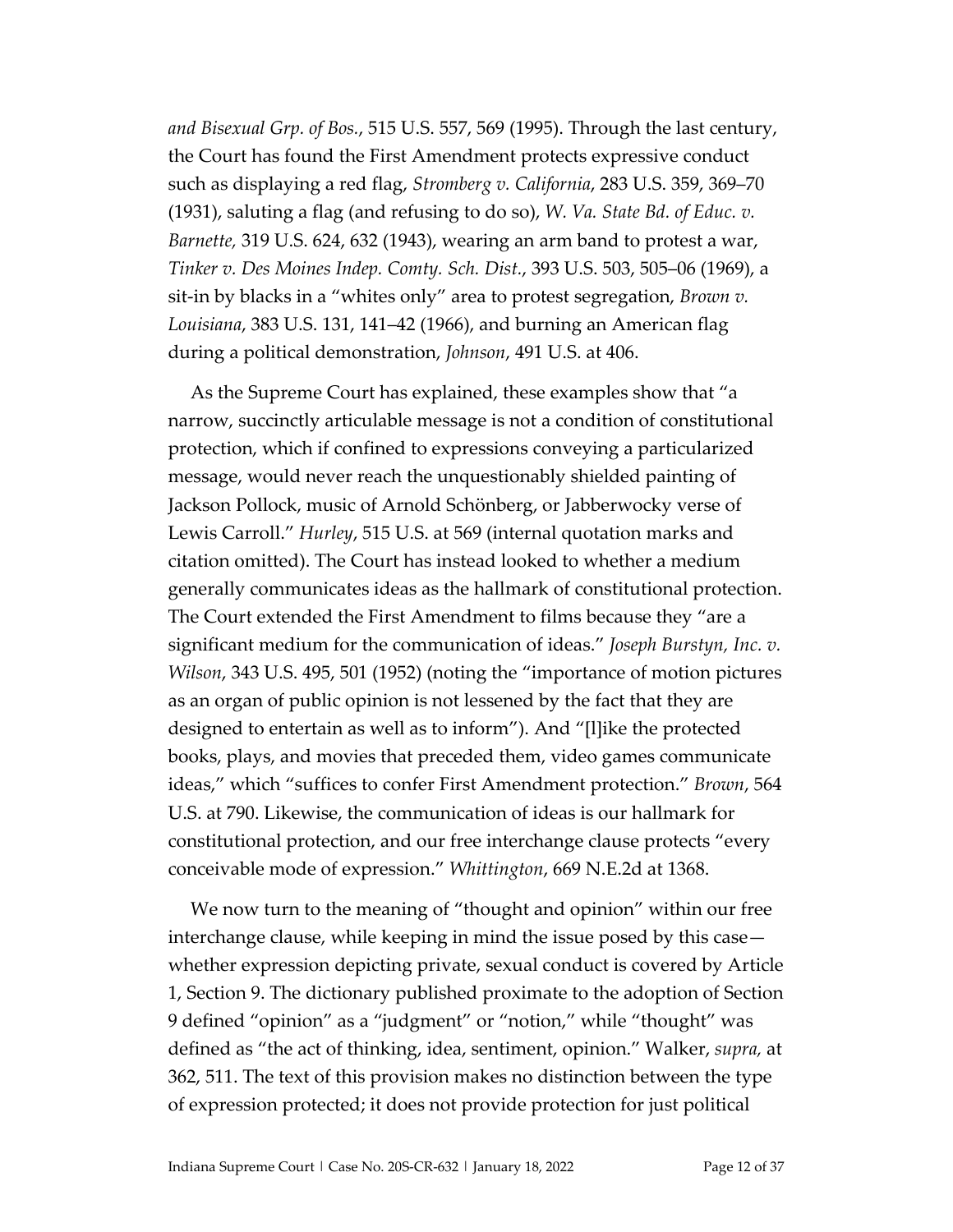expression, or expression on public concerns. The absence of any limitation on protected thoughts and opinions is consistent with our interpretation that Article 1, Section 9 "contemplates a broad notion of expressive activity." *Whittington*, 669 N.E.2d at 1368. Unlike First Amendment jurisprudence, we do not recognize under either clause of Article 1, Section 9 "a gerrymandering of the set of all expressive activities into those consisting of content that is constitutionally proscribable and those consisting of content that is not." *Id.* at 1368 n.3. Specifically, with expression depicting sexual activity, the Supreme Court spent decades trying to "agree on a standard to determine what constitutes obscene, pornographic material subject to regulation under the States' police power." *Miller v. California*, 413 U.S. 15, 22 (1973). This type of inquiry has no support under Section 9, as it is "difficult to imagine a topic it does not cover." *Whittington*, 669 N.E.2d at 1368.

The purpose and structure of our Constitution supports this broad interpretation. "The free expression guarantee of the Indiana Constitution is one of thirty-seven provisions in our Bill of Rights and, we may assume, was calibrated consonant with its overall design." *Price*, 622 N.E.2d at 958. "This design reflects the influence of the natural rights paradigm ascendant during Indiana's formative years." *Id.* at 958–59. While this Court long ago determined "that it would not root Indiana constitutional jurisprudence in the shifting sands of philosophical inquiry," in determining the scope of our Bill of Rights, "we are not at liberty to discard the fact that the drafters of those provisions conceived of their handiwork in natural law terms." *Id.* at 959 n.4; *see also Hedderich v. State*, 101 Ind. 564, 566, 1 N.E. 47, 47–48 (1885). This is especially true with Article 1, Section 9 which was adopted with "neither debate nor amendment." *Price*, 622 N.E.2d at 957.

The text of the former Section 9 epitomized this natural rights approach, providing that the "free communication of thoughts, and opinions, is one of the invaluable rights of man." Ind. Const. art. I, § 9 (1816). Natural rights, such as the freedom of speech, were understood to be freedoms "an individual could enjoy as a human in the absence of government." Philip A. Hamburger, *Natural Rights, Natural Law, and American Constitutions*, 102 Yale L.J. 907, 919 (1993). While Section 9 does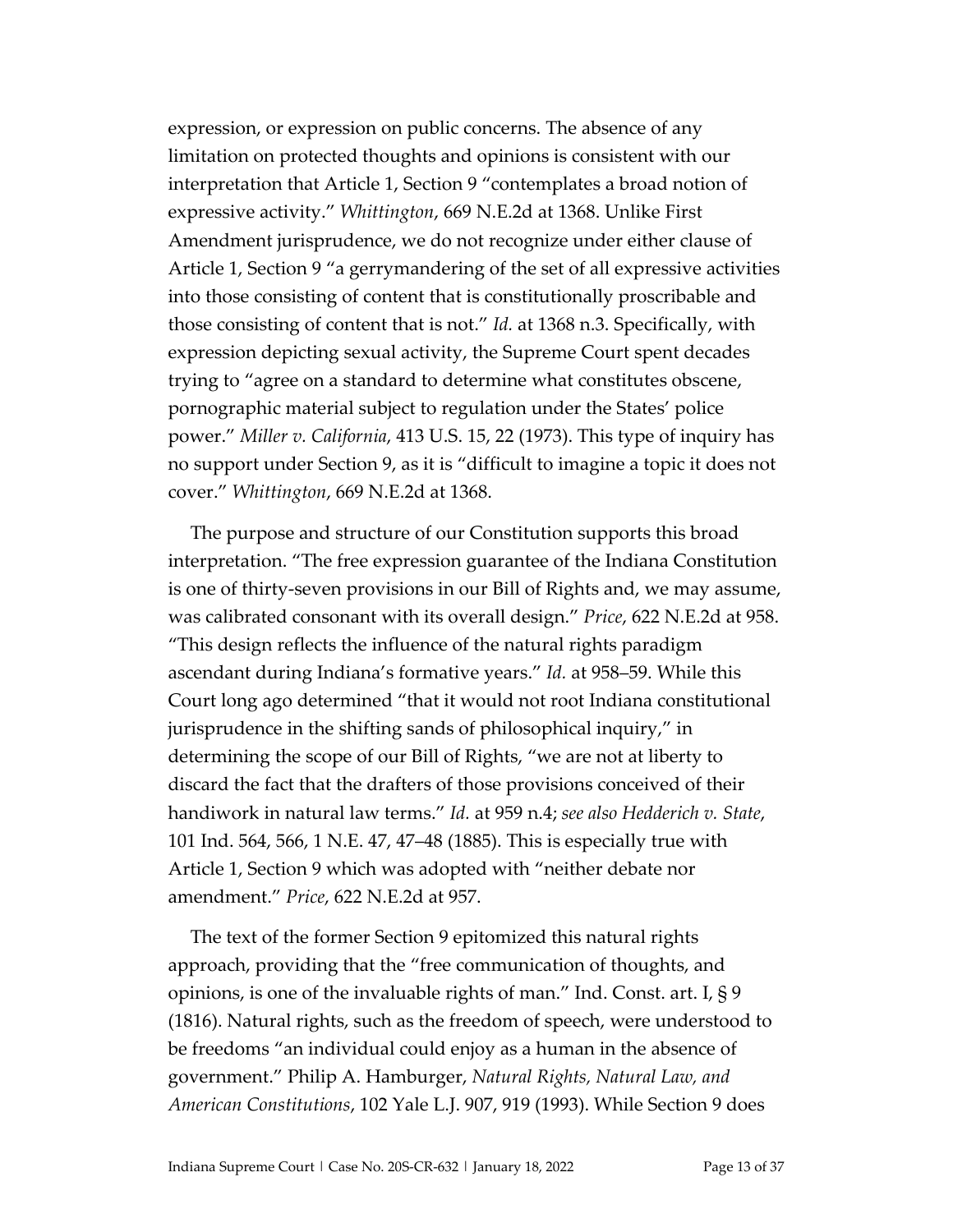enshrine political speech as a core value—something this Court gives heightened protection under the "abuse" inquiry—it would be illogical to understand Section 9 as only protecting expression about politics and the government. Moreover, no limitations on the kind of protected thoughts and opinions were added with the 1851 constitutional revisions. We understand the free interchange clause to encompass the communication of any thought or opinion, on any topic, through "every conceivable mode of expression." *Whittington*, 669 N.E.2d at 1368. Katz's video depicting sexual activity thus receives protection under Article 1, Section 9. This does not end our inquiry, as we still must determine whether the State has placed a direct and substantial burden on Katz's ability to express himself, which is the trigger for Section 9 protection.

#### **ii. Criminal prosecution is a direct and substantial burden on Katz's ability to express himself, which triggers Article 1, Section 9.**

Just as the "trigger of the right to speak clause is the notion of restriction," the trigger of the free interchange clause is the notion of restraint. *See id.* Both clauses focus "on the restrictive impact of state action on an individual's expressive activity." *Id*. This Court has explained that at a minimum, the right to speak "clause is implicated when the State imposes a direct and significant burden on a person's opportunity to speak his or her mind, in whatever manner the speaker deems most appropriate." *Id*. We conclude a similar standard applies to the free interchange clause, which is implicated when the State imposes a direct and significant burden on a person's opportunity to express one's thoughts and opinions, in whatever manner the person expressing himself deems most appropriate. Here, the State's prosecution of Katz more than satisfies this standard of imposing a direct and significant burden on his opportunity to express himself. Therefore, Article 1, Section 9 applies, and we must decide whether Katz's expressive activity reasonably constituted an "abuse."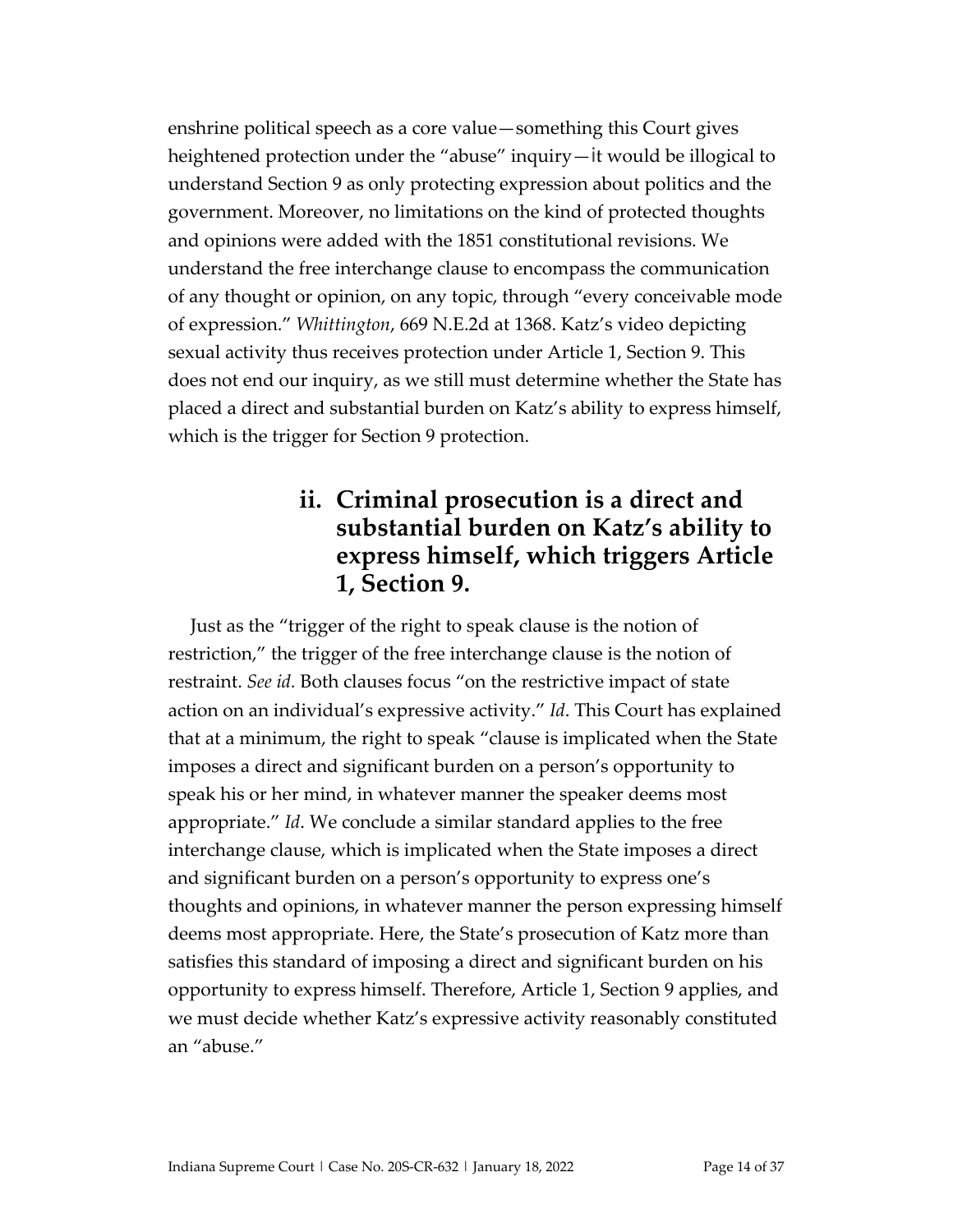#### **c. Katz's expressive activity constituted an "abuse, " therefore this statute and this prosecution are constitutional under Article 1, Section 9.**

The freedom of expression is qualified, of course, by the responsibility clause found in Article 1, Section 9, which provides that "for the abuse of that right, every person shall be responsible." This "clause expressly recognizes the [S]tate's prerogative to punish expressive activity that constitutes an 'abuse' of the right to speak," or the right to express oneself. *Whittington*, 669 N.E.2d at 1368. In *Price*, this Court defined "abuse" in light of the natural rights philosophy that informs the Indiana Constitution. 622 N.E.2d at 958–59. "Under that philosophy, individuals possess 'inalienable' freedom to do as they will, but they have collectively delegated to government a quantum of that freedom in order to advance everyone's 'peace, safety, and well-being.'" *Whittington*, 669 N.E.2d at 1368 (quoting Ind. Const. art. 1, § 1). Thus, the purpose of state power is "to foster an atmosphere in which individuals can fully enjoy that measure of freedom they have not delegated to government." *Id.*

Applying this philosophy in *Price*, we construed "abuse" as any expressive activity that "injures the retained rights of individuals or undermines the State's efforts to facilitate their enjoyment." 622 N.E.2d at 959. As such, Section 9 "limits legislative authority over expression to sanctioning encroachments upon the rights of individuals or interference with exercises of the police power." *Id.* The promise that Section 9 "shields all expression from penalty save that which impairs a state prerogative may appear illusory, given the broad sweep of those prerogatives." *Id.* "The State may exercise its police power to promote the health, safety, comfort, morals, and welfare of the public." *Id.* (citing *State v. Gerhardt*, 145 Ind. 439, 451, 44 N.E. 469, 473 (1896)). "In furthering these objectives, it may subject persons and property to restraints and burdens, even those which impair 'natural rights.'" *Id.* (quoting *Weisenberger v. State*, 202 Ind. 424, 429, 175 N.E. 238, 240 (1931)). And "courts defer to legislative decisions about when to exercise the police power and typically require only that they be rational." *Id.* (internal citation omitted).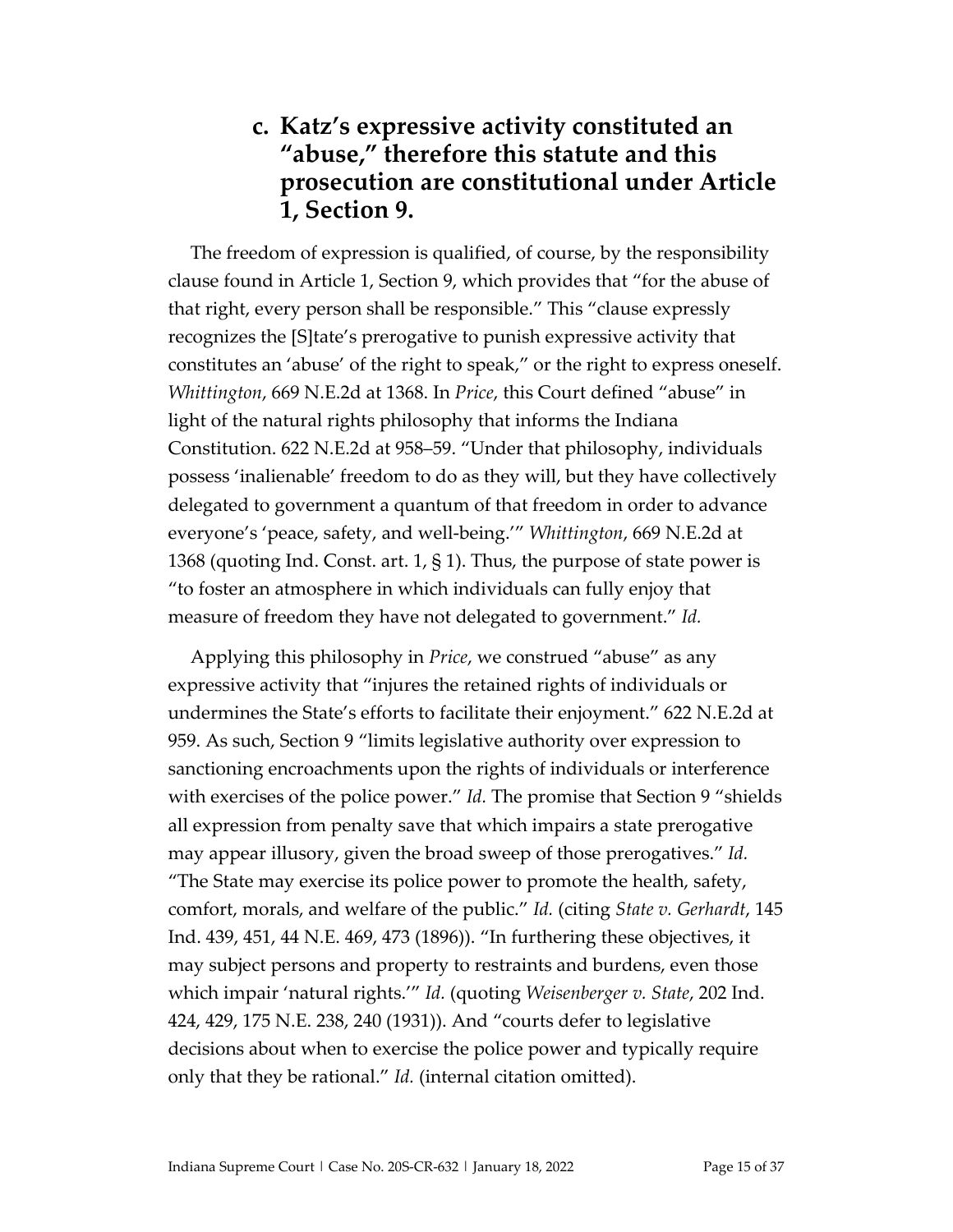"From this, one might conclude that the Indiana Constitution permits punishing expression any time the courts are willing to indulge the presumption that the statute which penalizes it is rational." *Id.* at 959–60. This fails to recognize that there is a "cluster of essential values" within each provision of our Bill of Rights, "which the legislature may qualify but not alienate." *Id.* at 960. A right is impermissibly alienated when the State materially burdens one of the core values which it embodies. "Accordingly, while violating a rational statute will generally constitute abuse under § 9, the State may not punish expression when doing so would impose a material burden upon a core constitutional value." *Id.* To determine the proper standard of review, we first look to the type of expression at issue. Here, the expression at issue involves private, sexual activity. We must then consider whether Section 9, or another constitutional provision, enshrines this type of expression as a core constitutional value.

Political expression is the one type of expression we have had the opportunity to enshrine as a core constitutional value under Section 9. *Id.*  at 963. And because political expression is a core value, it cannot constitute an "abuse" within the police power unless it "inflicts upon determinable parties harm of a gravity analogous to that required under tort law." *Id.* at 964. Thus, one way a claimant can try to meet his burden of proving that the State could not reasonably conclude the restricted expression was an "abuse," is to show that his expressive activity was political. *Whittington*, 669 N.E.2d at 1369. "Expressive activity is political, for the purposes of the responsibility clause, if its point is to comment on government action." *Id.* at 1370. Conversely, "where an individual's expression focuses on the conduct of a private party—including the speaker himself or herself—it is not political." *Id.* Katz concedes, as he must, that he was not engaged in "political speech." Appellee's Br. at 34. We have little difficulty agreeing with him. Katz makes no argument that another constitutional provision enshrines his speech as a core value, nor do we identify any such applicable provision. Thus, Katz's expression does not implicate any core values under the Indiana Constitution.

Because no core constitutional value is implicated, we only need apply rationality review in determining whether the State could reasonably have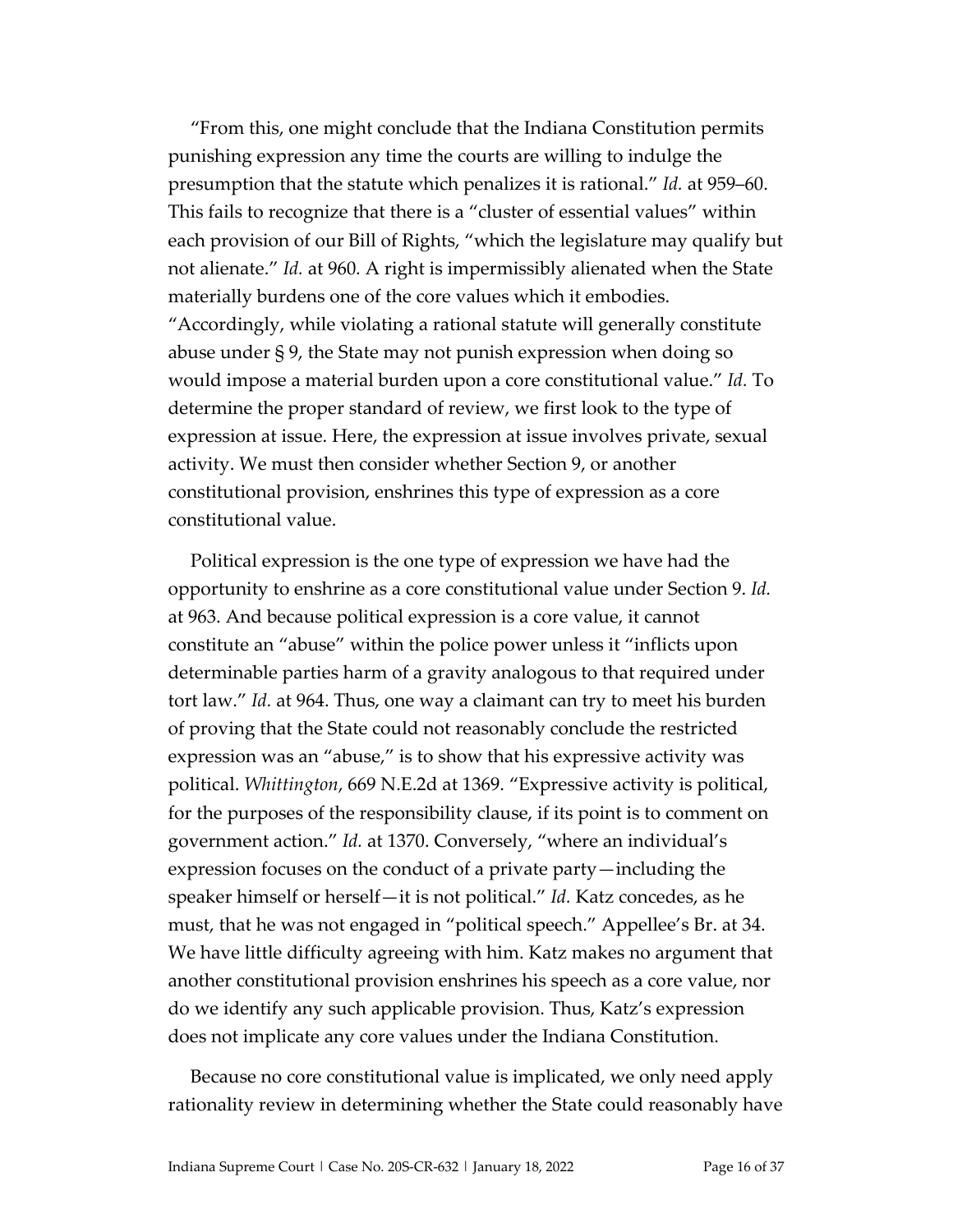concluded that Katz's expressive activity was an "abuse" or was, "in other words, a threat to peace, safety, and well-being." *Whittington*, 669 N.E.2d at 1371. The rationality inquiry under Article 1, Section 9 has "historically centered on whether the impingement created by the statute is outweighed by the public health, welfare, and safety served." *Price*, 622 N.E.2d at 960, n.7. We begin by discussing the problem the statute addresses: nonconsensual pornography, commonly but misleadingly referred to as "revenge porn."[5](#page-16-0) "'Nonconsensual pornography' may be defined generally as distribution of sexually graphic images of individuals without their consent." *State v. VanBuren*, 214 A.3d 791, 794 (Vt. 2019) (some internal quotation marks omitted). It encompasses "images originally obtained without consent (e.g., hidden recordings or recordings of sexual assaults) as well as images originally obtained with consent, usually within the context of a private or confidential relationship." *Id.* at 794–95 (internal quotation marks omitted). "Once obtained, these images are subsequently distributed without consent." *Casillas*, 952 N.W.2d at 641 (quoting *People v. Austin*, 155 N.E.3d 439, 451 (Ill. 2019)). This problem "is remarkably common, and the injuries it inflicts are substantial." *VanBuren*, 214 A.3d at 810.

Nonconsensual pornography "is a unique crime fueled by technology." *Austin*, 155 N.E.3d at 451. With the click of a button, these "[i]mages and videos can be directly disseminated to the victim's friends, family, and employers," or posted and "tagged" so they are "particularly visible to members of a victim's own community." *VanBuren*, 214 A.2d at 810. The images are often "posted with identifying information such that they catapult to the top of the results of an online search of an individual's name." *Id.* The distribution of these images on the Internet means they potentially reach thousands, even millions, of strangers. Danielle Keats Citron & Mary Anne Franks, *Criminalizing Revenge Porn*, 49 Wake Forest L.

<span id="page-16-0"></span><sup>5</sup> *See People v. Austin*, 155 N.E.3d 439, 451 (Ill. 2019) (noting the term "revenge porn" is misleading because "revenge" suggests vengeance, but "perpetrators may be motivated by a desire for profit, notoriety, entertainment, or for no specific reason at all").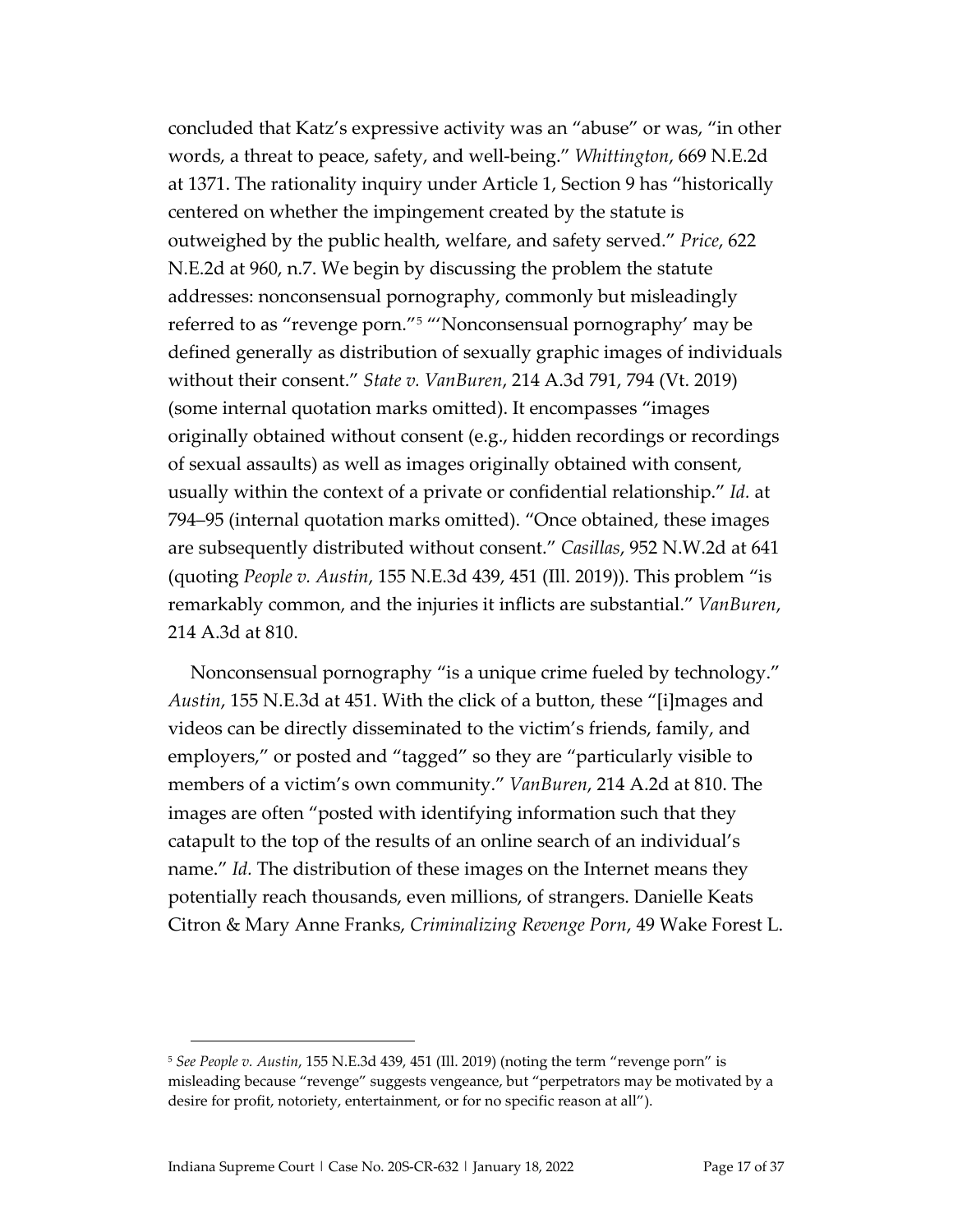Rev. 345, 350 (2014). "The Internet provides a staggering means of amplification, extending the reach of content in unimaginable ways." *Id.*

"Revenge porn" is featured in "as many as 10,000 websites, in addition to being distributed without consent through social media, blogs, emails, and texts." *Austin*, 155 N.E.3d at 451 (internal quotation marks omitted). There is a demand for private nude and sexually explicit photos that is "unlike the demand for any other form of private information." *Id.* (internal quotation marks omitted). The prevalence, reach, and impact of this crime have "increased in recent years in part because technology and social media make it possible to 'crowdsource' abuse, as well as make it possible for unscrupulous individuals to profit from it." *Id.* (some internal quotation marks omitted). "Dedicated 'revenge porn' sites and other forums openly solicit private intimate images and expose them to millions of viewers, while allowing the posters themselves to hide in the shadows." Mary Anne Franks, *"Revenge Porn" Reform: A View From the Front Lines*, 69 Fla. L. Rev. 1251, 1261 (2017). "Making matters worse, this problem is widespread and continuously expanding." *Casillas*, 952 N.W.2d at 642. In 2016, a study found that four percent of "U.S. internet users—roughly 10.4 million Americans—have been threatened with or experienced the posting of explicit images without their consent."[6](#page-17-0) *VanBuren*, 214 A.3d at 795 (internal quotation marks omitted).

"[T]he nonconsensual dissemination of private sexual images causes unique and significant harm to victims in several respects." *Austin*, 155 N.E.3d at 461. First, this crime can be connected with domestic and sexual violence. "Perpetrators threaten disclosure to prevent victims from ending relationships, reporting abuse, or obtaining custody of children." *Id.* "Sex traffickers and pimps threaten disclosure to trap unwilling individuals in

<span id="page-17-0"></span><sup>6</sup>These numbers are higher for young adults, with seven percent of internet users under the age of thirty reporting they have been threatened with the nonconsensual distribution of their intimate images, and five percent of this age group reporting their images were actually distributed. Amanda Lenhart et al., *Nonconsensual Image Sharing: One in 25 Americans Has Been a Victim of "Revenge Porn,"* Data and Society Research Institute (Dec. 13, 2016), [https://datasociety.net/pubs/oh/Nonconsensual\\_Image\\_Sharing\\_2016.pdf,](https://datasociety.net/pubs/oh/Nonconsensual_Image_Sharing_2016.pdf) archived at [https://perma.cc/MN66-SMFN.](https://perma.cc/MN66-SMFN)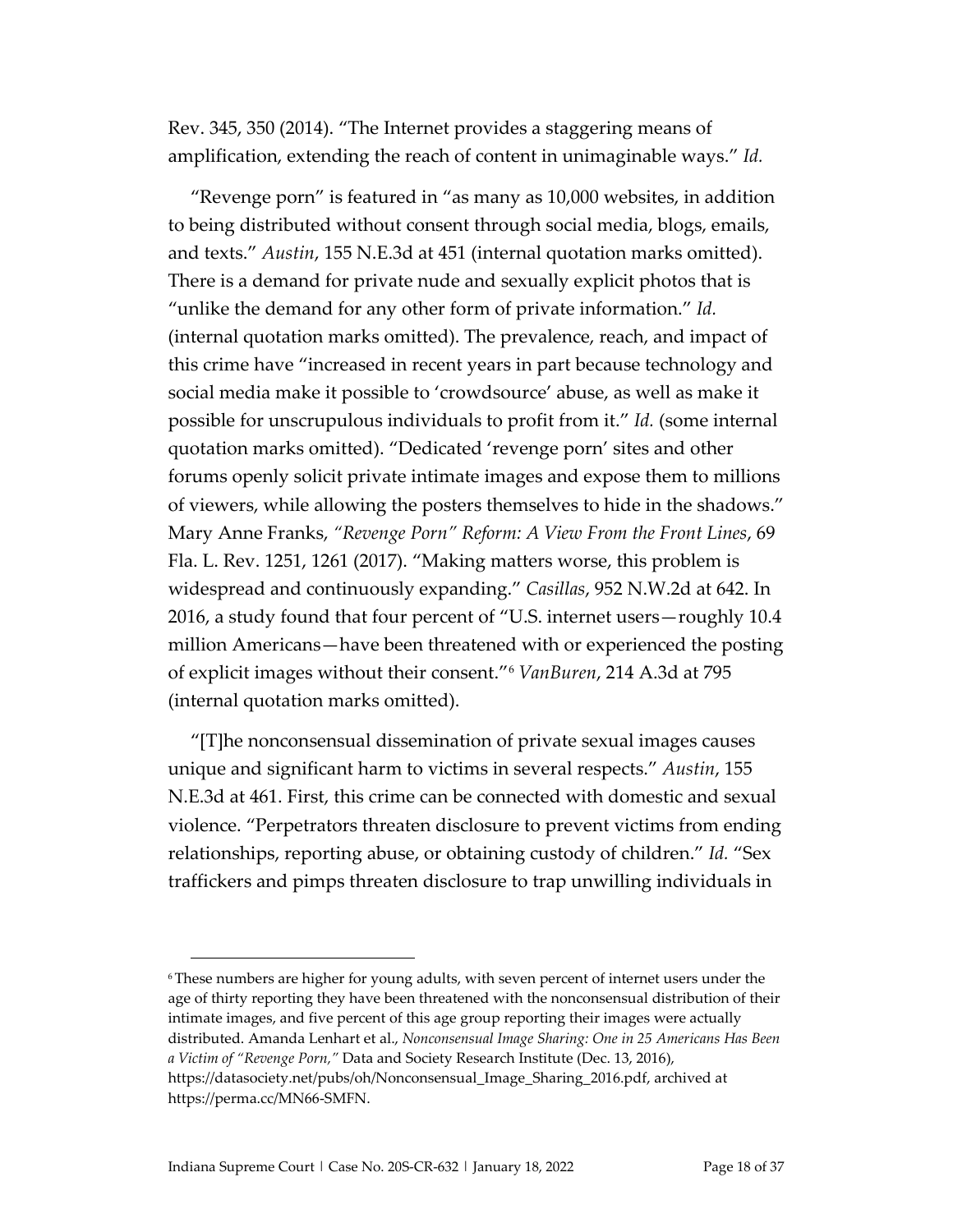the sex trade" and rapists "record their sexual assaults to humiliate victims and deter them from reporting the attacks." *Id.* Because victims' private sexual images are often disseminated with or in the context of identifying information, victims are frequently harassed, stalked, extorted, solicited for sex, and even threatened with sexual assault.[7](#page-18-0) *Id.*; *see also* Citron & Franks, *supra*, at 353 (noting some anonymous strangers have messaged victims: "First I will rape you, then I'll kill you").

Second, victims of this crime can suffer severe psychological harm, including "post-traumatic stress disorder, anxiety, depression, despair, loneliness, alcoholism, drug abuse, and significant losses in self-esteem, confidence, and trust." *Casillas*, 952 N.W.2d at 642. The effects of this crime are so "profound that victims have psychological profiles that match sexual assault survivors." *Id.* Victims "often require therapy and medical intervention." *Id.* And tragically, "not every victim survives this experience and some commit suicide as a result of their exposure online." *Id.* Those victims "who survive this harrowing experience without significant health consequences still may have their reputations permanently tarnished." *Id.* "Many victims have a scarlet letter affixed to their resumes when applying for jobs or additional educational opportunities." *Id.* Victims have been fired and lost future employment opportunities, *VanBuren*, 214 A.3d at 811, and been forced to change their names, *Austin*, 155 N.E.3d at 461–62. "Even if a victim is fortunate enough to avoid the serious mental, emotional, economic, and physical effects, the person will still suffer from humiliation and embarrassment." *Casillas*, 952 N.W.2d at 642. "The harm largely speaks for itself." *Id.*

In the face of this unique and pervasive crime, the "overwhelming majority of state legislatures have enacted laws criminalizing the nonconsensual dissemination of private sexual images." *Austin*, 155 N.E.3d at 452. New Jersey was the first in 2004, and by 2013, only two

<span id="page-18-0"></span><sup>7</sup> In a survey of nonconsensual pornography victims, in over half the cases, "the nude images were published alongside the victim's full name and social network profile, and over twenty percent of victims reported that their email addresses and telephone numbers appeared alongside the images." *State v. VanBuren*, 214 A.3d 791, 810 (Vt. 2019).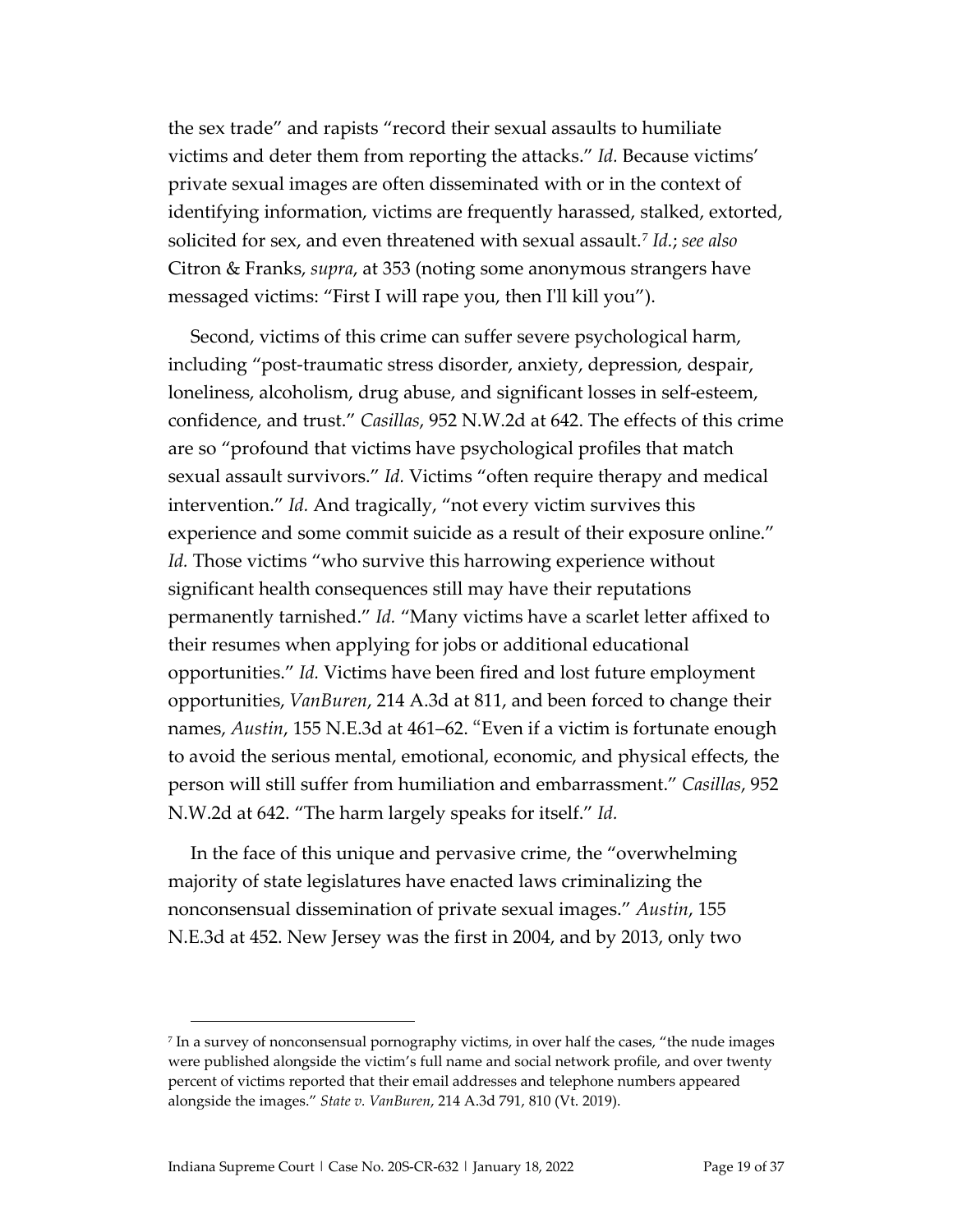other states had followed suit. *Id.* But between 2013 and 2021, forty-five other states enacted criminal statutes, bringing the total to forty-eight.<sup>[8](#page-19-0)</sup> And none of these statutes have ultimately been struck down as unconstitutional.[9](#page-19-1) *See, e.g.*, *People v. Iniguez*, 202 Cal. Rptr. 3d 237 (Cal. App. Dep't Super. Ct. 2016); *Austin*, 155 N.E.3d at 448–49 (Illinois); *Casillas*, 952 N.W.2d at 634 (Minnesota); *State v. Lamoureux*, 485 P.3d 192 (Mont. 2021); *Ex parte Jones*, 2021 WL 2126172, at \*1 (Texas); *VanBuren*, 214 A.3d at 794 (Vermont); *State v. Culver*, 918 N.W.2d 103 (Wis. Ct. App. 2018). "These statutes 'vary widely throughout the United States, each with their own base elements, intent requirements, exceptions, definitions, and penalties.'" *Austin*, 155 N.E.3d at 453 (quoting Christian Nisttáhuz, *Fifty States of Gray: A Comparative Analysis of 'Revenge-Porn' Legislation Throughout the United States and Texas's Relationship Privacy Act*, 50 Tex. Tech. L. Rev. 333, 357 (2018)). But the "mass adoption of these statutes by states on opposite sides of the political spectrum reflects the urgency of the problem." *Id.* (internal quotation marks omitted).

Under our rationality inquiry, we have no trouble concluding the impingement created by the statute is vastly outweighed by the public health, welfare, and safety served. In *Whittington*, we dealt with a defendant's disorderly conduct conviction for loudly speaking during a police investigation of a domestic incident. 669 N.E.2d at 1366. Like here, the defendant's expressive conduct was not political, so only rationality review was required in "determining whether the [S]tate could reasonably have concluded that Whittington's expressive activity, because of its volume, was an 'abuse' of the right to speak or was, in other words, a threat to peace, safety, and well-being." *Id.* at 1371. This Court "easily conclude[d]" that the defendant did not negate "'every conceivable basis'

<span id="page-19-0"></span><sup>8</sup> For a list of all forty-eight statutes, see *48 States + DC + One Territory Now Have Revenge Porn Laws*, Cyber Civil Rights Initiative[, https://www.cybercivilrights.org/revenge-porn-laws/](https://www.cybercivilrights.org/revenge-porn-laws/) (last visited Nov. 10, 2021), archived a[t https://perma.cc/MC5Q-BM7Z.](https://perma.cc/MC5Q-BM7Z)

<span id="page-19-1"></span><sup>9</sup> The intermediate appellate courts in Texas and Minnesota found their respective statutes unconstitutional, and the trial court heavily relied on those decisions. Both decisions have since been overturned by their states' highest courts.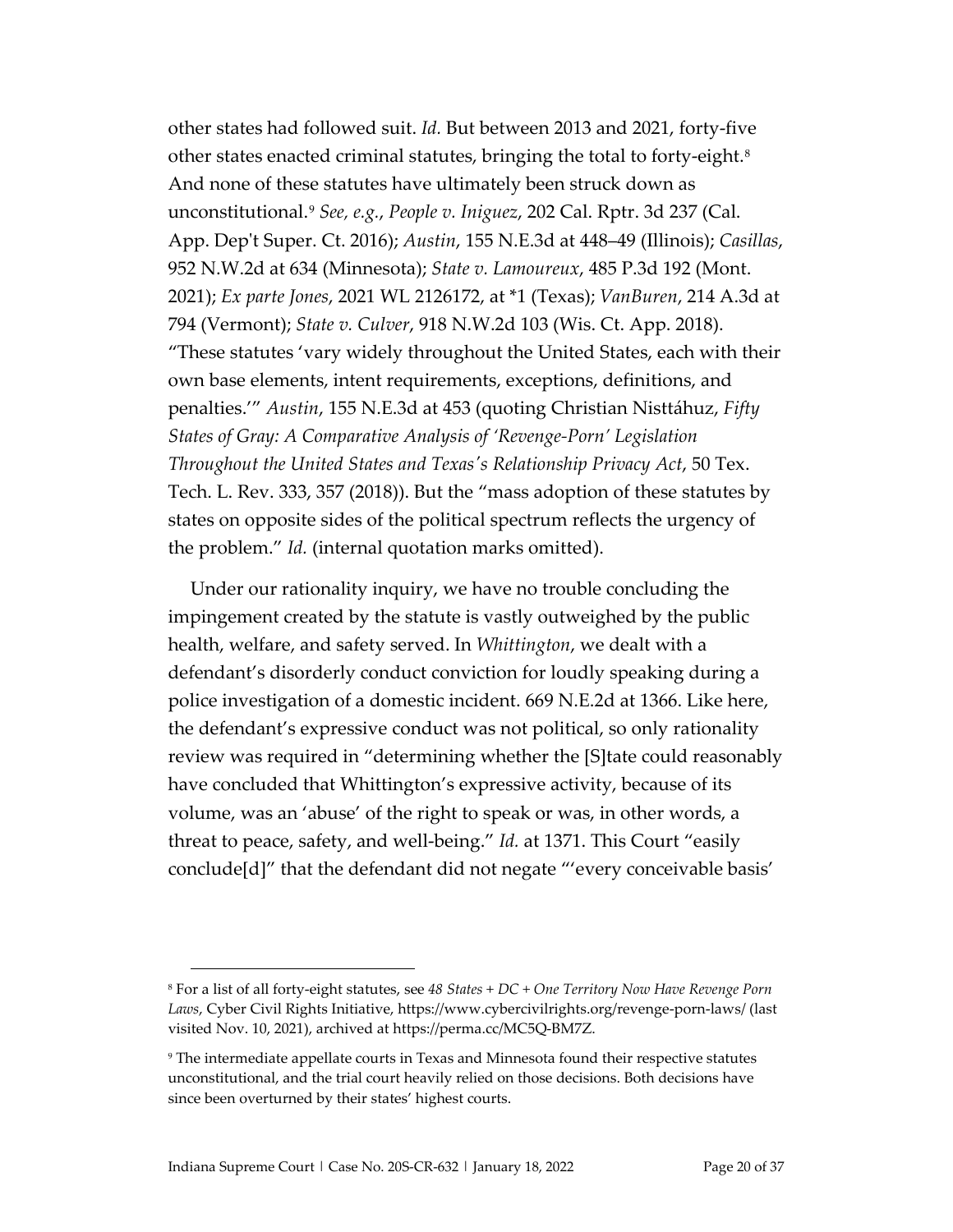for the state action" in his case. *Id.* (quoting *Collins v. Day*, 644 N.E.2d 72, 80 (Ind. 1994)). We observed that "abating excessive noise is an objective our legislature may legitimately pursue." *Id.* (internal quotation marks omitted).

In *Whittington*, we found it "reasonably conceivable that the loud outbursts in the concrete circumstances of [that] case could have agitated other persons in the apartment, sparked additional disruptions of [the police officer's] investigation, or interfered with his ability to manage the medical crew and the alleged crime scene." *Id.* "The noisy tirade could have threatened the safety of Whittington's sister by aggravating her trauma or by distracting the medical personnel tending her injury." *Id.* Finally, we concluded "the volume of the speech undoubtedly made it highly annoying to all present." *Id.* "The [S]tate could therefore have believed Whittington's outbursts constituted an 'abuse' of the right to speak and, as such, fell within the purview of the police power." *Id.*

We easily conclude that Katz's expressive activity was an abuse, and he "has not negated 'every conceivable basis' for the state action in his case." *Id.* (quoting *Collins*, 644 N.E.2d at 80). The legislature has wide "police powers to protect the health, morals, order, safety, and general welfare of the community." *Paul Stieler Enters., Inc. v. City of Evansville*, 2 N.E.3d 1269, 1277 (Ind. 2014); *see also Edwards v. Hous. Auth. of Muncie*, 215 Ind. 330, 335, 19 N.E.2d 741, 744 (1939). And "it is the province of the [l]egislature to define criminal offenses and to set the penalties for such criminal offenses." *Durrett v. State*, 247 Ind. 692, 696–97, 219 N.E.2d 814, 816 (1966). Compared to "abating excessive noise," *Whittington*, 669 N.E.2d at 1371 (internal quotation marks omitted), the legitimate legislative objectives pursued here are of a much more serious caliber. "The government's interest in preventing any intrusions on individual privacy is substantial; it's at its highest when the invasion of privacy takes the form of nonconsensual pornography." *VanBuren*, 214 A.3d at 811. And the accompanying harms of this crime are all well within the State's power to address. As such, the State's prosecution of Katz for distribution of an intimate image does not contravene Article 1, Section 9 of the Indiana Constitution. And because the Indiana Constitution does not resolve this case, we must evaluate Katz's claim under the First Amendment.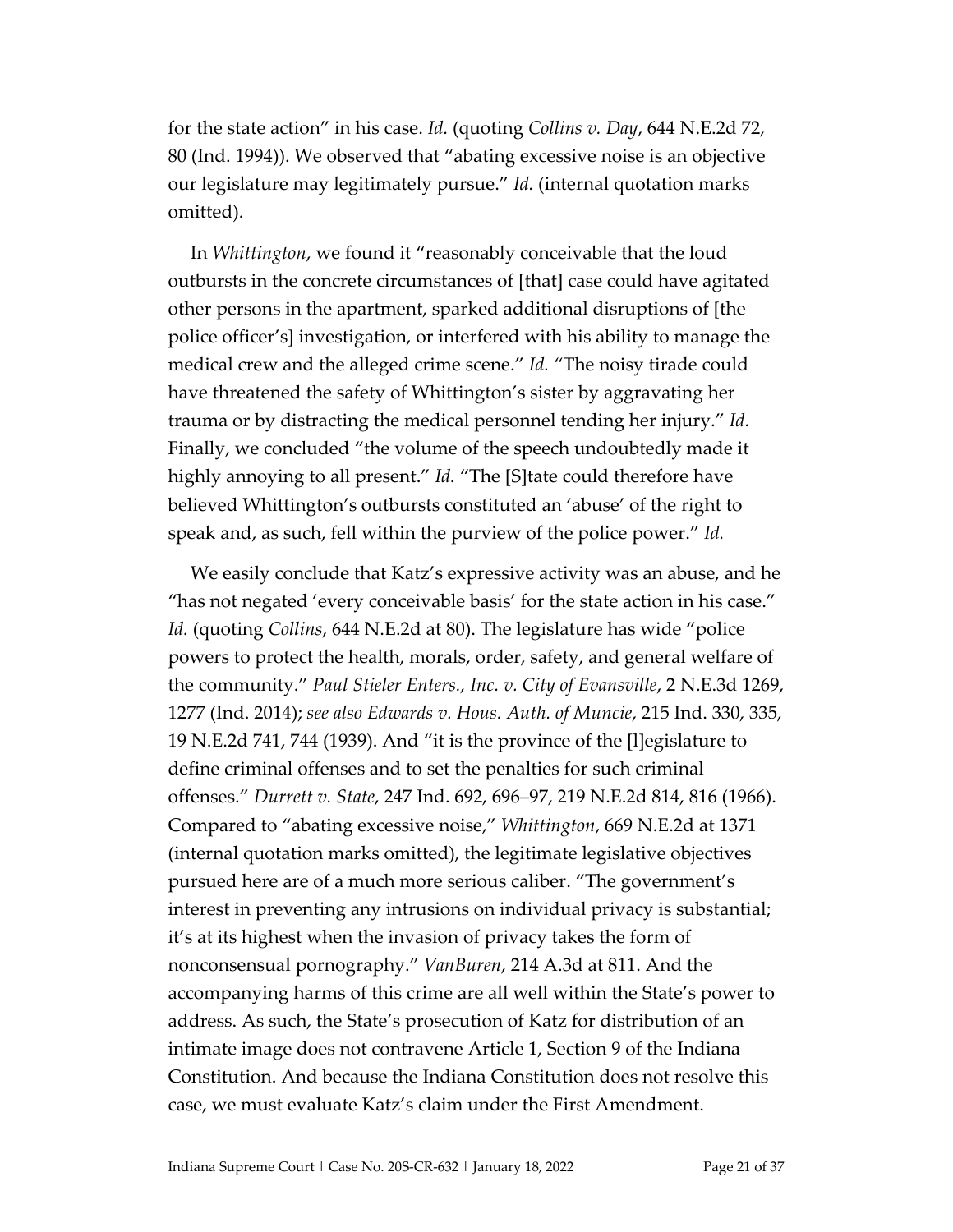#### **III. The statute is not unconstitutional under the First Amendment.**

"The First Amendment, applicable to the States through the Fourteenth Amendment, prohibits the enactment of laws 'abridging the freedom of speech.'" *Reed v. Town of Gilbert*, 576 U.S. 155, 163 (2015) (quoting U.S. Const. amend. I). Even though this provision explicitly forbids only the abridgment of "speech," the Supreme Court has "long recognized that its protection does not end at the spoken or written word." *Johnson*, 491 U.S. at 404. "In evaluating the free speech rights of adults," the Court has "made it perfectly clear that [s]exual expression which is indecent but not obscene is protected by the First Amendment." *Reno v. Am. Civ. Liberties Union*, 521 U.S. 844, 874 (1997) (internal quotation marks omitted). The State does not argue that Katz's expressive activity is "obscene," and under the stringent test articulated by the Supreme Court in *Miller v. California*, this expressive activity is not "obscene."[10](#page-21-0) 413 U.S. at 24. And the protections of the First Amendment also fully extend to Internet communications. *Reno*, 521 U.S. at 870.

Because Katz's expression is protected by the First Amendment, we first determine whether non-consensually distributed private intimate images are a new category of unprotected speech. Next, we must

<span id="page-21-0"></span> $10$  The three-part test is: (1) "whether the average person, applying contemporary community standards would find that the work, taken as a whole, appeals to the prurient interest"; (2) "whether the work depicts or describes, in a patently offensive way, sexual conduct specifically defined by the applicable state law"; and (3) "whether the work, taken as a whole, lacks serious literary, artistic, political, or scientific value." *Miller v. California*, 413 U.S. 15, 24 (1973) (internal quotation marks omitted). In *Miller* itself, the Supreme Court overturned an obscenity conviction for mailing brochures that "primarily [consisted] of pictures and drawings very explicitly depicting men and women in groups of two or more engaging in a variety of sexual activities, with genitals often prominently displayed." *Id.* at 18; *see also Jenkins v. Georgia*, 418 U.S. 153, 161 (1974) (reversing another obscenity conviction for showing the film "Carnal Knowledge" at a movie theater, which "simply [was] not the 'public portrayal of hard core sexual conduct for its own sake, and for the ensuing commercial gain' which we said was punishable in *Miller*"). The Supreme Court has defined a "prurient interest" in sex as a "shameful or morbid interest in sex." *Brockett v. Spokane Arcades, Inc.*, 472 U.S. 491, 504 (1985). Without delving into examples of such morbid, shameful interests, we conclude that the conduct depicted in the instant case does not qualify. The conduct depicted here resembles the depictions held to be non-obscene in *Miller*.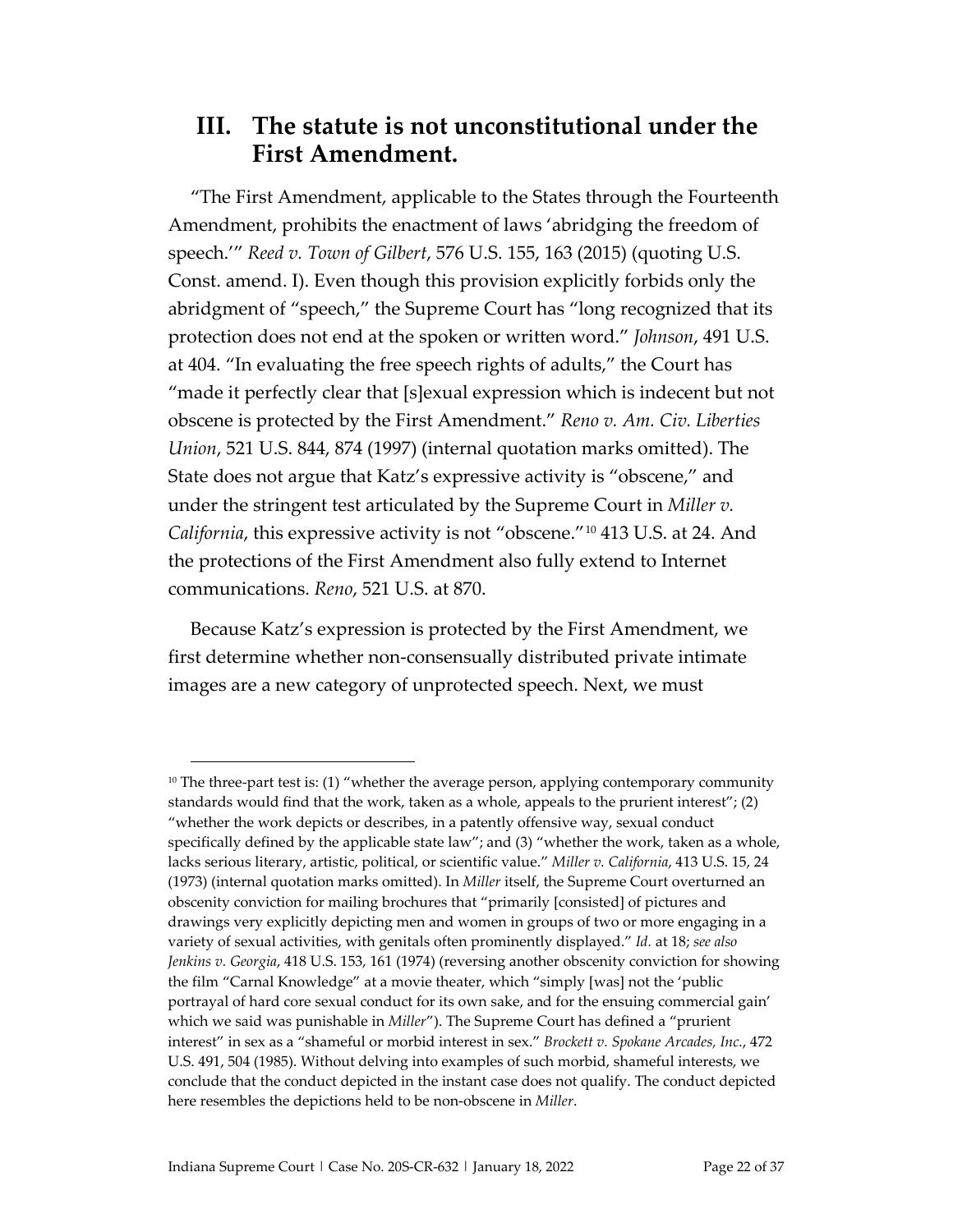determine whether the statute is a content-neutral restriction subject to intermediate scrutiny, or a content-based restriction subject to strict scrutiny. Because we conclude the latter, we then must determine whether the statute satisfies strict scrutiny by being narrowly tailored and serving a compelling government interest. Finally, we consider the statute under the overbreadth doctrine.

#### **a. We decline to find a new a category of unprotected speech under the First Amendment.**

As a general matter, the First Amendment means that the government has "no power to restrict expression because of its message, its ideas, its subject matter, or its content." *United States v. Alvarez*, 567 U.S. 709, 716 (2012) (internal quotation marks omitted). "However, this principle, like other First Amendment principles, is not absolute." *Ashcroft v. Am. Civ. Liberties Union*, 535 U.S. 564, 573 (2002). The Supreme Court has "long recognized that the government may regulate certain categories of expression consistent with the Constitution." *Virginia v. Black*, 538 U.S. 343, 358 (2003). These unprotected categories have "such slight social value as a step to truth that any benefit that may be derived from them is clearly outweighed by the social interest in order and morality." *R.A.V.*, 505 U.S. at 382–83 (internal quotation marks omitted).

All the unprotected categories are "well-defined and narrowly limited classes of speech," *Chaplinksy v. New Hampshire*, 315 U.S. 568, 571 (1942), and the Supreme Court has rejected "freewheeling" attempts to "declare new categories of speech outside the scope of the First Amendment," *United States v. Stevens*, 559 U.S. 460, 472 (2010)). The existing categories have generally been confined to those with a "historical foundation in the Court's free speech tradition," *Alvarez*, 567 U.S. at 718, the "prevention and punishment of which have never been thought to raise any Constitutional problem," *Chaplinsky*, 315 U.S. at 571–72. Examples include speech integral to criminal conduct, *Giboney v. Empire Storage & Ice Co.*, 336 U.S. 490, 498 (1949), defamation, *N.Y. Times Co. v.*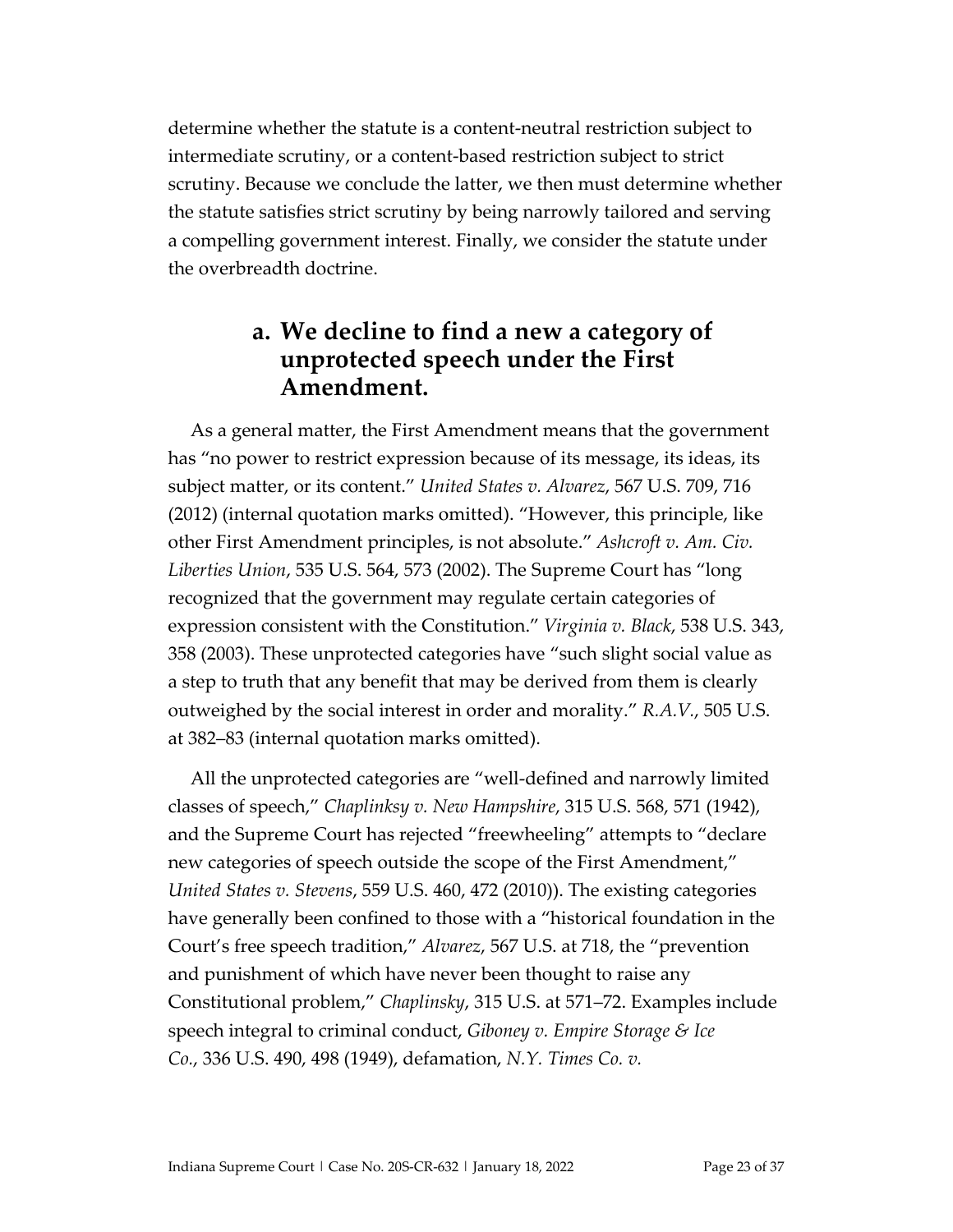*Sullivan*, 376 U.S. 254 (1964), and child pornography, *New York v. Ferber*, 458 U.S. 747 (1982).

While the Court has acknowledged the possibility of additional categories of historically unprotected speech, *Stevens*, 559 U.S. at 472, its reluctance to recognize them is significant. The last additional category the Supreme Court identified was child pornography in 1982, in part because the advertising and sale of such materials is integral to the underlying criminal conduct of their production. *See Ferber*, 458 U.S. at 764. And "[m]ore than once in recent years, the Supreme Court has rebuffed efforts to name new categories of unprotected speech." *VanBuren*, 214 A.3d at 807; *see Stevens*, 559 U.S. at 472 (rejecting depictions of animal cruelty as a new category); *Brown*, 564 U.S. at 794 (depictions of excessive violence in video games for minors); *Alvarez*, 567 U.S. at 722 (false statements).

The Supreme Court has "emphatically rejected" the government's "'startling and dangerous' proposition" of creating new categories of unprotected speech by applying a simple balancing test. *Brown*, 564 U.S. at 792 (quoting *Stevens*, 559 U.S. at 470). Instead, the proponent of an additional unprotected category must present "persuasive evidence that a novel restriction on content is part of a long (if heretofore unrecognized) tradition of proscription." *Alvarez*, 567 U.S. at 722 (internal quotation marks omitted). Here, the State has not demonstrated that nonconsensual dissemination of private sexual images should constitute a new category of unprotected speech on this basis. The State merely noted that this Court could determine that nonconsensual dissemination of private sexual images is a new category of unprotected speech. But a "history and tradition of regulation are important factors in determining whether to recognize new categories of unprotected speech," and the State presented no evidence regarding these factors. *Williams-Yulee v. Fla. Bar*, 575 U.S. 433, 446 (2015) (internal quotation marks omitted). This Court "leave[s] it to the Supreme Court in the first instance to designate nonconsensual pornography as a new category of speech that falls outside the First Amendment's full protections." *VanBuren*, 214 A.3d at 807 (the Vermont Supreme Court declining to add nonconsensual pornography to the list of speech categorically excluded in part because of the Supreme Court's "recent emphatic rejection of attempts to name previously unrecognized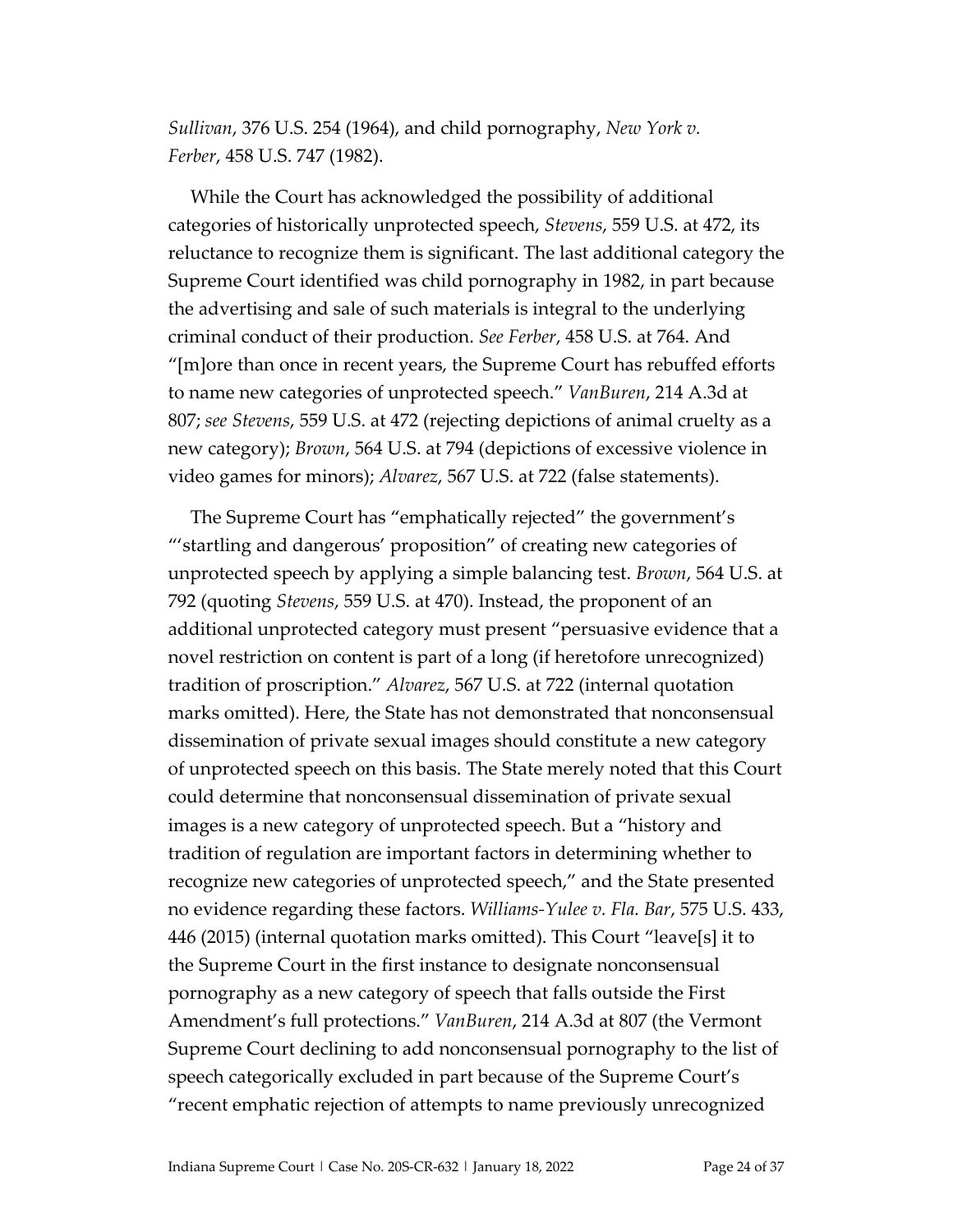categories"); *see also Austin*, 155 N.E.3d at 454–55 (explaining a similar decision by the Illinois Supreme Court); *Casillas*, 952 N.W.2d at 637–38 (explaining a similar decision by the Minnesota Supreme Court).

#### **b. The statute is content-based, and therefore subject to strict scrutiny.**

Under the First Amendment, regulations of protected speech receive either intermediate or strict scrutiny, depending on whether the restriction is content neutral, or content based. *See Ward v. Rock Against Racism*, 491 U.S. 781, 791 (1989); *Reed*, 576 U.S. at 163. Here, the State argues the statute is a content-neutral time, place, or manner restriction, reviewed under intermediate scrutiny. In the State's view, "it is the **manner** of the image's acquisition and publication, not its content, that is crucial to the illegality of its dissemination." Appellant's Br. at 29 (citing *Austin*, 155 N.E.3d at 457). The State points out that what is unlawful is the image's distribution without the person's consent, as the "same image can be lawfully distributed with consent and fall outside the purview of the distribution statute." *Id.* But this "skips the crucial first step in the content-neutrality analysis: determining whether the law is content neutral on its face." *Reed*, 576 U.S. at 165. "A law that is content based on its face is subject to strict scrutiny regardless of the government's benign motive, content-neutral justification, or lack of 'animus toward the ideas contained' in the regulated speech." *Id.* (quoting *Cincinnati v. Discovery Network, Inc.,* 507 U.S. 410, 429 (1993)). That is why the Supreme Court has "repeatedly considered whether a law is content neutral on its face **before** turning to the law's justification or purpose." *Id.* at 166.

"The principal inquiry in determining content neutrality, in speech cases generally and in time, place, or manner cases in particular, is whether the government has adopted a regulation of speech because of disagreement with the message it conveys." *Ward*, 491 U.S. at 791. "The government's purpose is the controlling consideration," as a "regulation that serves purposes unrelated to the content of expression is deemed neutral, even if it has an incidental effect on some speakers or messages but not others." *Id.* "Government regulation of expressive activity is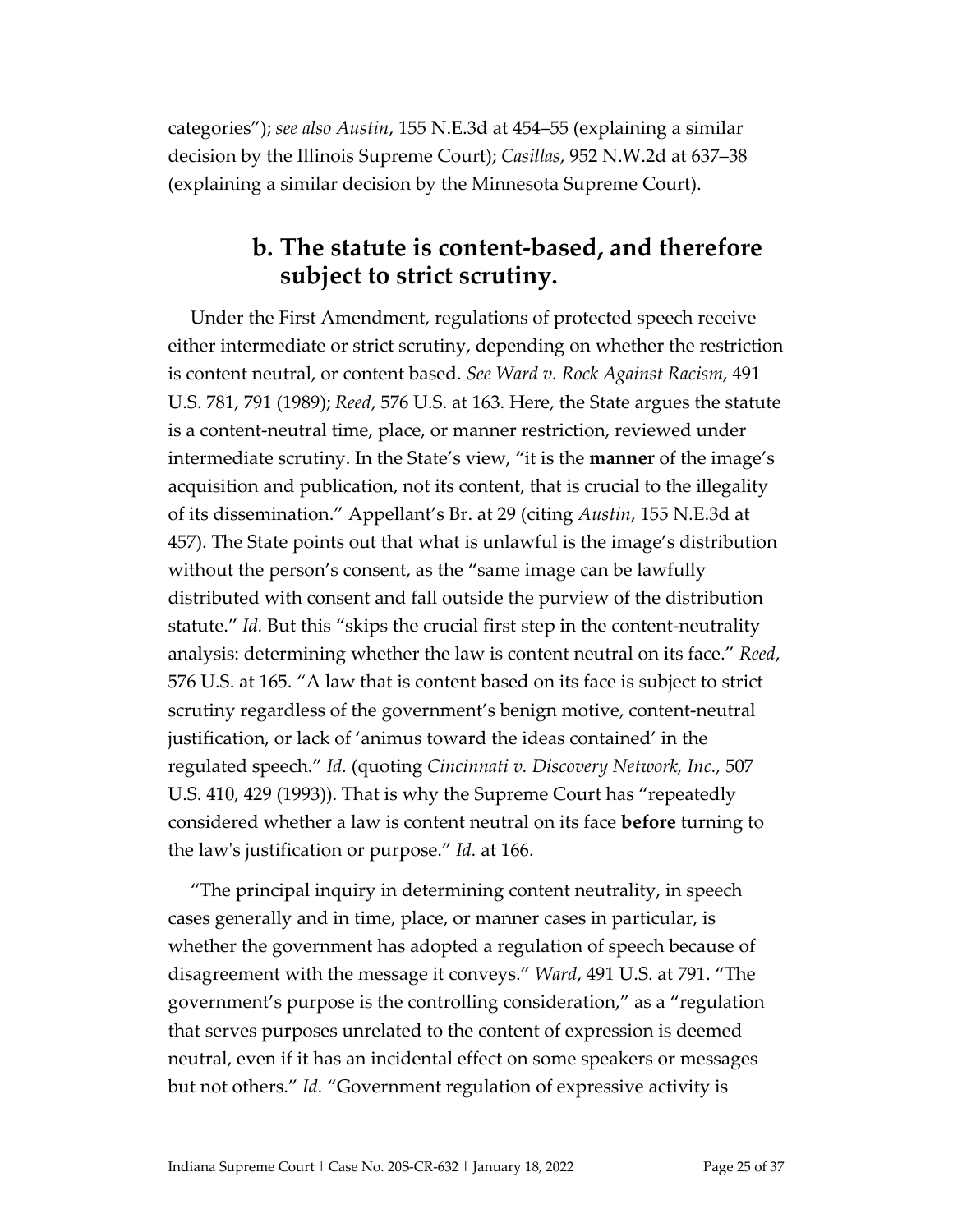content neutral so long as it is "justified without reference to the content of the regulated speech." *Clark v. Cmty. for Creative Non-Violence*, 468 U.S. 288, 293 (1984). Some examples of regulations the Supreme Court has deemed content neutral are a noise control ordinance in a public park, *Ward,* 491 U.S. at 792, and an ordinance requiring an individual to obtain a permit before holding an event in a public park with more than fifty people, *Thomas v. Chi. Park Dist.*, 534 U.S. 316, 322 (2002). The justifications for these regulations had "nothing to do with content." *Boos v. Barry*, 485 U.S. 312, 320 (1988).

Conversely, "[g]overnment regulation of speech is content based if a law applies to particular speech because of the topic discussed or the idea or message expressed." *Reed*, 576 U.S. at 163. "This commonsense meaning of the phrase 'content based' requires a court to consider whether a regulation of speech 'on its face' draws distinctions based on the message a speaker conveys." *Id.* (quoting *Sorrell v. IMS Health Inc.*, 564 U.S. 552, 566 (2011)). *S*ome facial distinctions based on a message are "obvious, defining regulated speech by particular subject matter, and others are more subtle, defining regulated speech by its function or purpose." *Id*. at 163–64. "Both are distinctions drawn based on the message a speaker conveys, and, therefore, are subject to strict scrutiny." *Id.* The Supreme Court found a town's sign code to be content based on its face, as it had categories of "political signs," "ideological signs" and "temporary directional signs," and then subjected each of these categories to different restrictions. *Id.* at 164. The restrictions "that apply to any given sign thus depend entirely on the communicative content of the sign." *Id.*

Here, the distribution statute is plainly a content-based restriction, not a content neutral time, place, or manner restriction. The statute criminalizes the distribution of an "intimate image" without a person's consent, and "intimate image" means a photograph, digital image, or video of an individual that depicts: (1) sexual intercourse, (2) other sexual conduct, or (3) exhibition of the uncovered buttocks, genitals, or the female breast. I.C.  $\S 35-45-4-8(c)(1)$ . "Other sexual conduct" is defined as an act involving "a sex organ of one (1) person and the mouth or anus of another person," or "the penetration of the sex organ or anus of a person by an object." I.C.  $\S$ 35-45-4-8(c)(1)(B); I.C. § 35-31.5-2-221.5. This statute is an "obvious" facial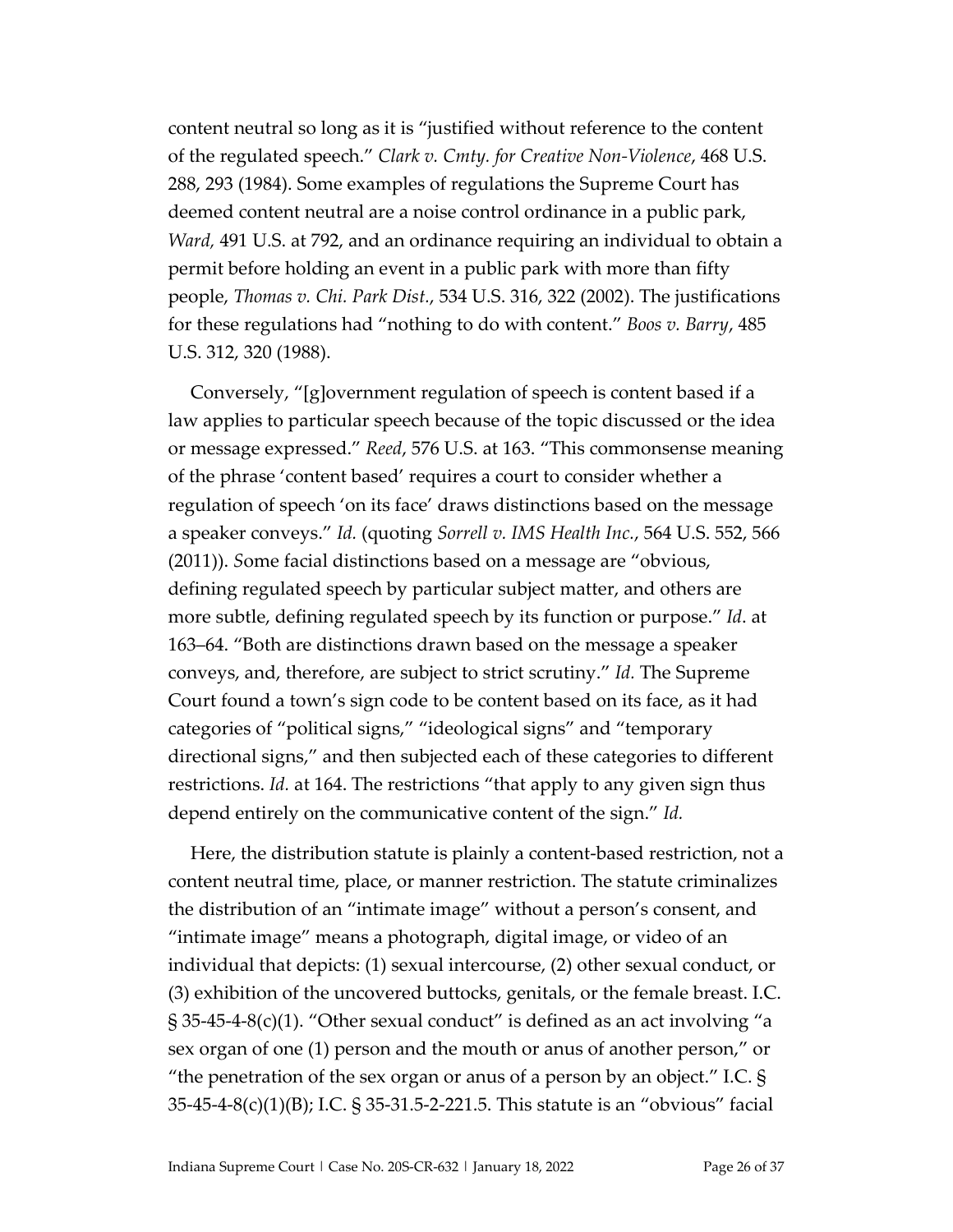distinction based on the message because it defines regulated speech by subject matter—sexual activity and nudity. *Reed*, 576 U.S. at 163. The statute does not penalize all disclosure of visual material without another person's consent, it penalizes only this subset of disclosed images. On its face, this statute "draws distinctions based on the message a speaker conveys." *Id.* 

### **c. The statute survives strict scrutiny.**

Because the statute imposes a content-based restriction on protected speech, it is invalid unless the State can "demonstrate that it passes strict scrutiny—that is, unless it is justified by a compelling government interest and is narrowly drawn to serve that interest." *Brown*, 564 U.S. at 799. The State must specifically identify an "actual problem" in need of solving, *United States v. Playboy Ent. Grp., Inc.*, 529 U.S. 803, 822 (2000), and the "curtailment of free speech must be actually necessary to the solution," *Brown,* 564 U.S. at 799. Here, the State argued the statute survives strict scrutiny because it is narrowly tailored and the state interest is compelling because of the "significant privacy rights at stake, the substantial injuries caused by the distribution of intimate images without consent, and the widespread nature of this problem." Appellant's Br. at 36. Katz concedes the State has a compelling interest and argues only that the statute is not narrowly tailored. The Supreme Court has "emphasized that 'it is the rare case' in which a State demonstrates that a speech restriction is narrowly tailored to serve a compelling interest," but "those cases do arise." *Williams-Yulee*, 575 U.S. at 444 (quoting *Burson v. Freeman*, 504 U.S. 191, 211 (1992)); *see e.g., Holder v. Humanitarian L. Project*, 561 U.S. 1, 25–39 (2010)). Here, we conclude the statute advances the State's compelling interest in protecting individuals from the unique and significant harms from the nonconsensual distribution of their intimate images, and it does so through means narrowly tailored to avoid unnecessarily abridging speech. "This is therefore one of the rare cases in which a speech restriction withstands strict scrutiny." *Id.*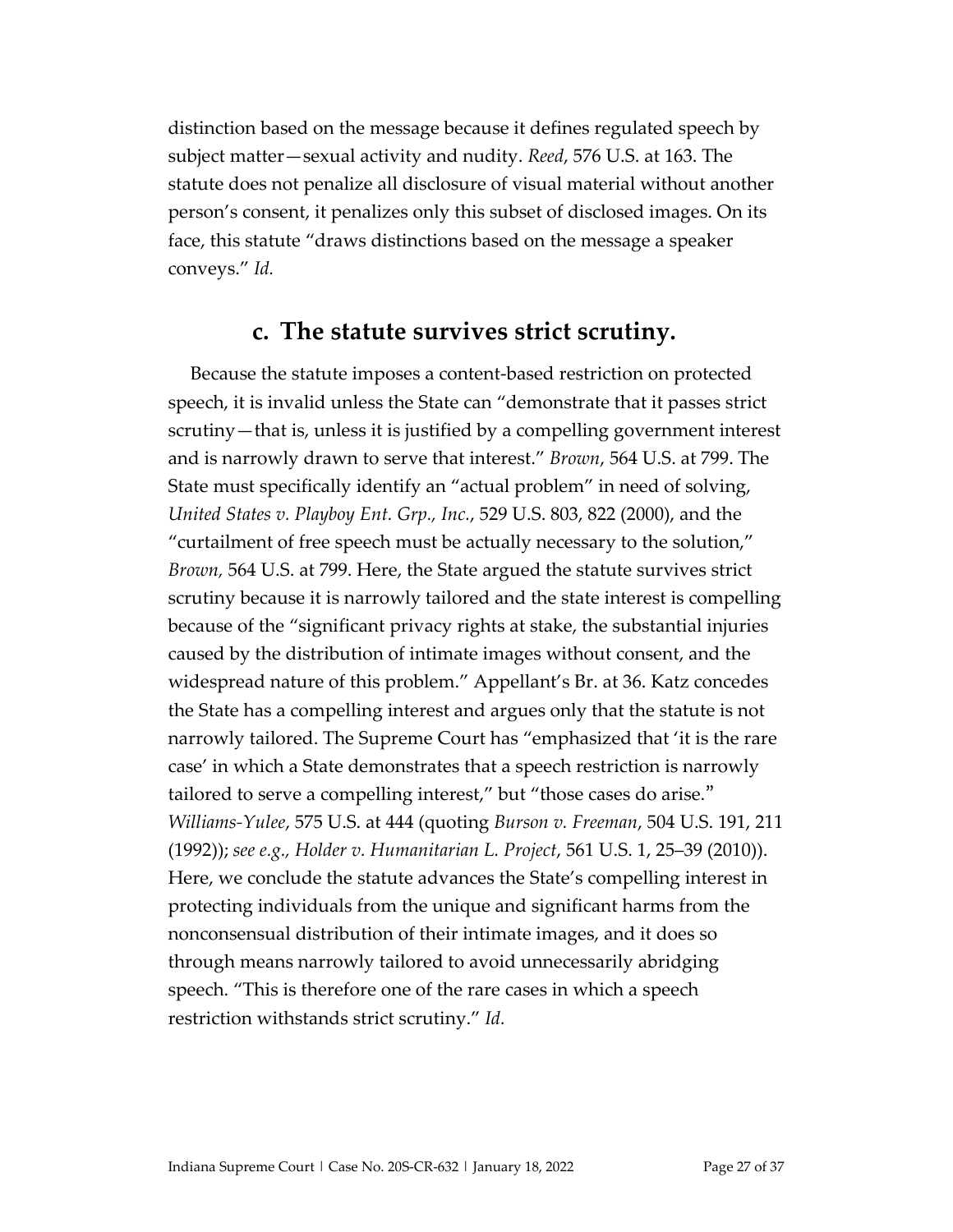#### **i. The statute serves a compelling government interest.**

To satisfy strict scrutiny, the State must show that the statute serves a compelling interest. *Brown*, 564 U.S. at 799. This means the State must identify an "actual problem" in need of solving. *Playboy*, 529 U.S. at 822. And the problem being solved "must be paramount" and "of vital importance." *Elrod v. Burns*, 427 U.S. 347, 362 (1976). "In this case, we conclude the State has identified an 'actual problem' of paramount importance in the nonconsensual dissemination of private sexual images and is working within its well-recognized authority to safeguard its citizens' health and safety" through Indiana Code section 35-45-4-8. *Casillas,* 952 N.W.2d at 641 (citing *Hill v. Colorado*, 530 U.S. 703, 715 (2000) ("It is a traditional exercise of the States' police powers to protect the health and safety of their citizens.")). We find a compelling interest based on the substantial privacy interests violated by this crime, the "Supreme Court's recognition of the relatively low constitutional significance of speech relating to purely private matters, evidence of potentially severe harm to individuals arising from nonconsensual publication of intimate depictions of them, and a litany of analogous restrictions on speech that are generally viewed as uncontroversial and fully consistent with the First Amendment." *VanBuren*, 214 A.3d at 808.

The Supreme Court has "long recognized that not all speech is of equal First Amendment importance." *Hustler Mag., Inc. v. Falwell*, 485 U.S. 46, 56 (1988) (internal quotation marks omitted). So, "where matters of purely private significance are at issue, First Amendment protections are often less rigorous." *Snyder v. Phelps*, 562 U.S. 443, 452 (2011). This is "because restricting speech on purely private matters does not implicate the same constitutional concerns as limiting speech on matters of public interest." *Id.* There is "no threat to the free and robust debate of public issues; there is no potential interference with a meaningful dialogue of ideas; and the 'threat of liability' does not pose the risk of 'a reaction of self-censorship on matters of public import." *Id.* (internal quotation marks omitted). Here, the speech regulated "involves the most private of matters, with the least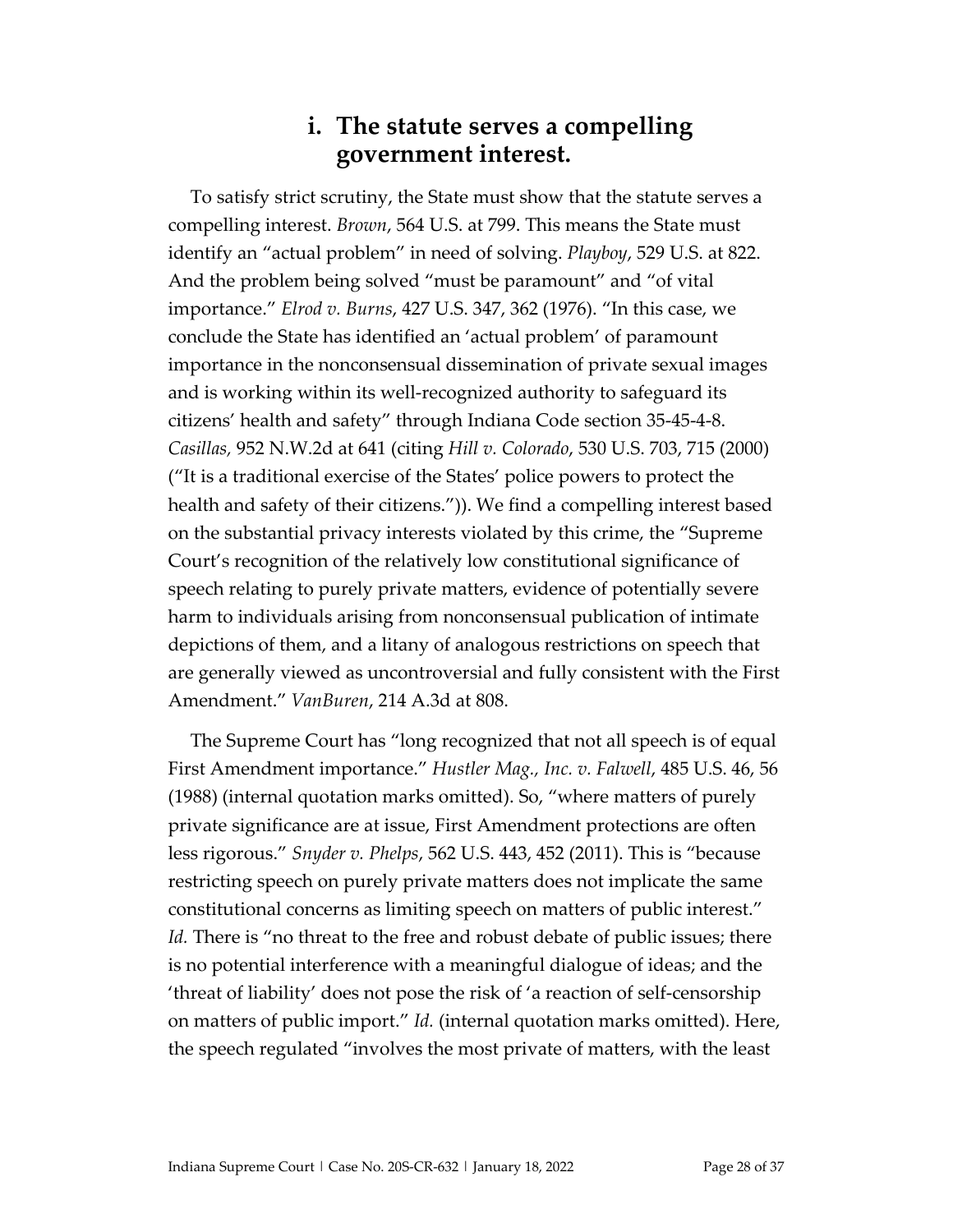possible relationship to matters of public concern."[11](#page-28-0) *VanBuren*, 214 A.3d at 810. Because the speech here is of less First Amendment importance, it is easier to find the reasons for regulating it compelling.

The invasion of privacy here, and its substantial accompanying harms, is a compelling governmental interest. "Privacy constitutes a compelling government interest when the privacy interest is substantial and the invasion occurs in an intolerable manner." *Ex parte Thompson*, 442 S.W.3d 325, 348 (Tex. Crim. App. 2014) (citing *Snyder*, 562 U.S. at 459). And the Supreme Court has explained that sexual behavior is "the most private human conduct." *Lawrence v. Texas*, 539 U.S. 558, 567 (2003). We easily conclude that individuals have a substantial privacy interest in keeping intimate images private, and the nonconsensual disclosure of such images is an invasion of privacy in the most intolerable manner. As the Vermont Supreme Court held, "it is difficult to imagine something more private than images depicting an individual engaging in sexual conduct, or of a person's genitals, anus, or pubic area." *VanBuren*, 214 A.3d at 810. "The government's interest in preventing any intrusions on individual privacy is substantial; it's at its highest when the invasion of privacy takes the form of nonconsensual pornography." *Id.* at 811.

The Vermont Supreme Court concluded "the government's interest in preventing the nonconsensual disclosure of nude or sexual images of a person obtained in the context of a confidential relationship is at least as strong as its interest in preventing the disclosure of information concerning that person's health or finances obtained in the context of a confidential relationship; content-based restrictions on speech to prevent

<span id="page-28-0"></span> $11$  Katz argues "the individual who shared with the media the photographs of the genitalia of disgraced Politician Anthony Weiner could be convicted under Indiana's statute," and this argument does identify one persuasive hypothetical situation in which the statute could be applied to political speech. Appellee's Br. at 29. However, many of the exceptions, like dissemination of the intimate image in connection with a criminal investigation or to report a criminal act, would already limit this possibility. And if the scenario did arise, the situation would properly be dealt with by an as-applied challenge from the person disclosing a public figure's inappropriate images. Katz cannot properly bring this challenge because his intimate image involves purely private matters.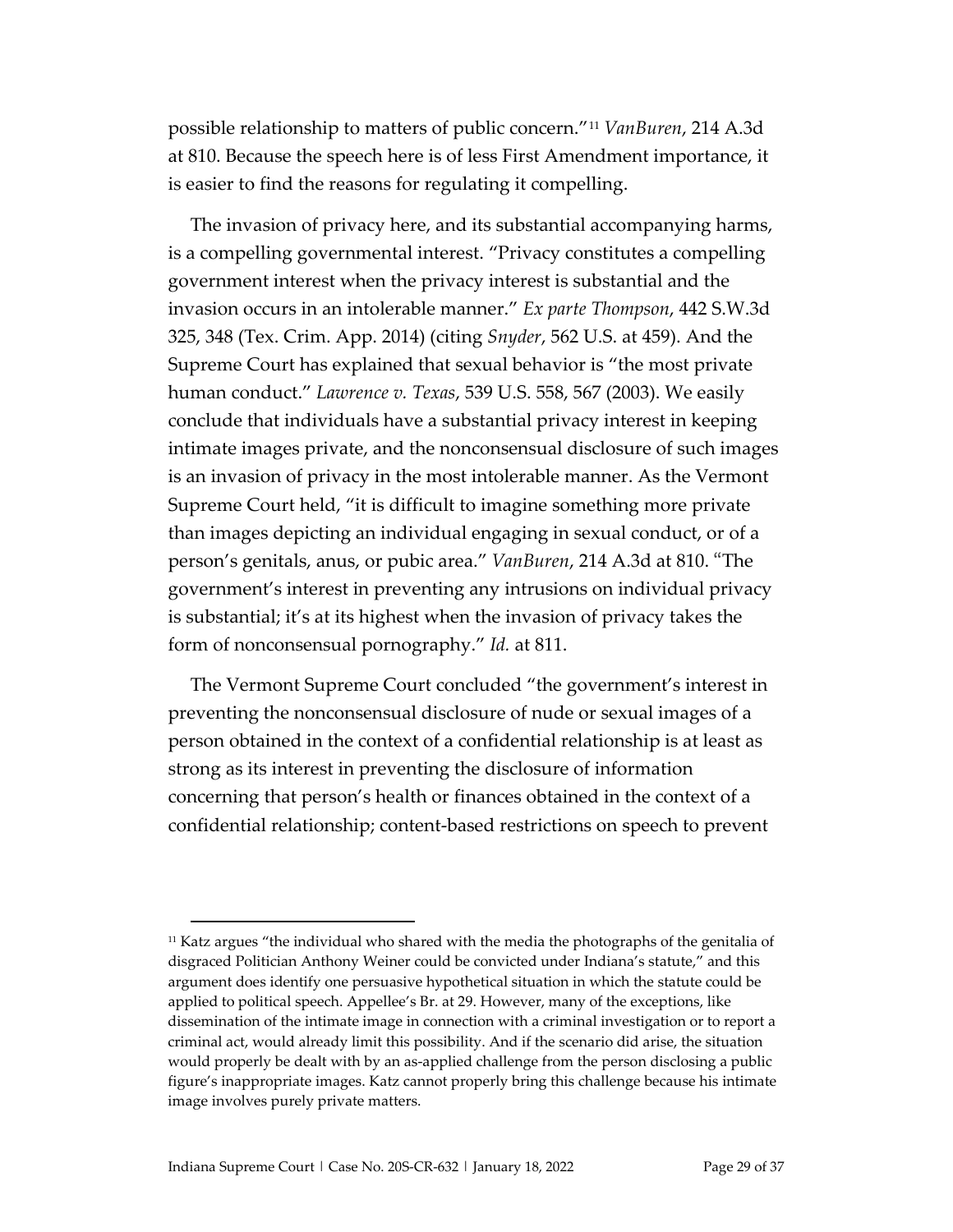these other disclosures are uncontroversial and widely accepted as consistent with the First Amendment." *Id.* We agree. "Doctors who disclose individually identifiable health information without permission may be subject to a \$50,000 fine and a term of imprisonment for up to a year." *Id.* (citing 42 U.S.C. § 1320d-6). Banks are prohibited from disclosing nonpublic, personal information about their customers to third parties "without first giving the customers a chance to 'opt out.'" *Id.* (quoting 15 U.S.C. § 6802(b)). "And nonconsensual disclosure of individuals' [S]ocial [S]ecurity numbers in violation of U.S. law can subject the discloser to fines and imprisonment for up to five years." *Id.* (citing 42 U.S.C. §  $408(a)(8)$ ). "In these cases, it is obvious that the harm to be addressed flows from the disclosure of personal information." *Id.* "From a constitutional perspective, it is hard to see a distinction between laws prohibiting nonconsensual disclosure of personal information comprising images of nudity and sexual conduct and those prohibiting disclosure of other categories of nonpublic personal information." *Id.* 

Like the previous examples, federal and state statutes criminalizing voyeurism have been generally uncontroversial and are aimed at similar compelling government interests. *See* 18 U.S.C. § 1801; I.C. § 35-45-4-5. Through the Video Voyeurism Prevention Act of 2004, the federal government made it a crime to have the "intent to capture an image of a private area of an individual without their consent, and knowingly do[] so under circumstances in which the individual has a reasonable expectation of privacy." 18 U.S.C. § 1801(a). "[U]nder circumstances in which that individual has a reasonable expectation of privacy" means either "circumstances in which a reasonable person would believe that he or she could disrobe in privacy, without being concerned that an image of a private area of the individual was being captured," or "circumstances in which a reasonable person would believe that a private area of the individual would not be visible to the public, regardless of whether that person is in a public or private place." 18 U.S.C. § 1801(b)(5). The term "capture" "means to videotape, photograph, film, record by any means, or broadcast," which means to "electronically transmit a visual image with the intent that it be viewed by a person or persons." 18 U.S.C.  $\S$  1801(b)(1)–(2). And "the term 'a private area of the individual' means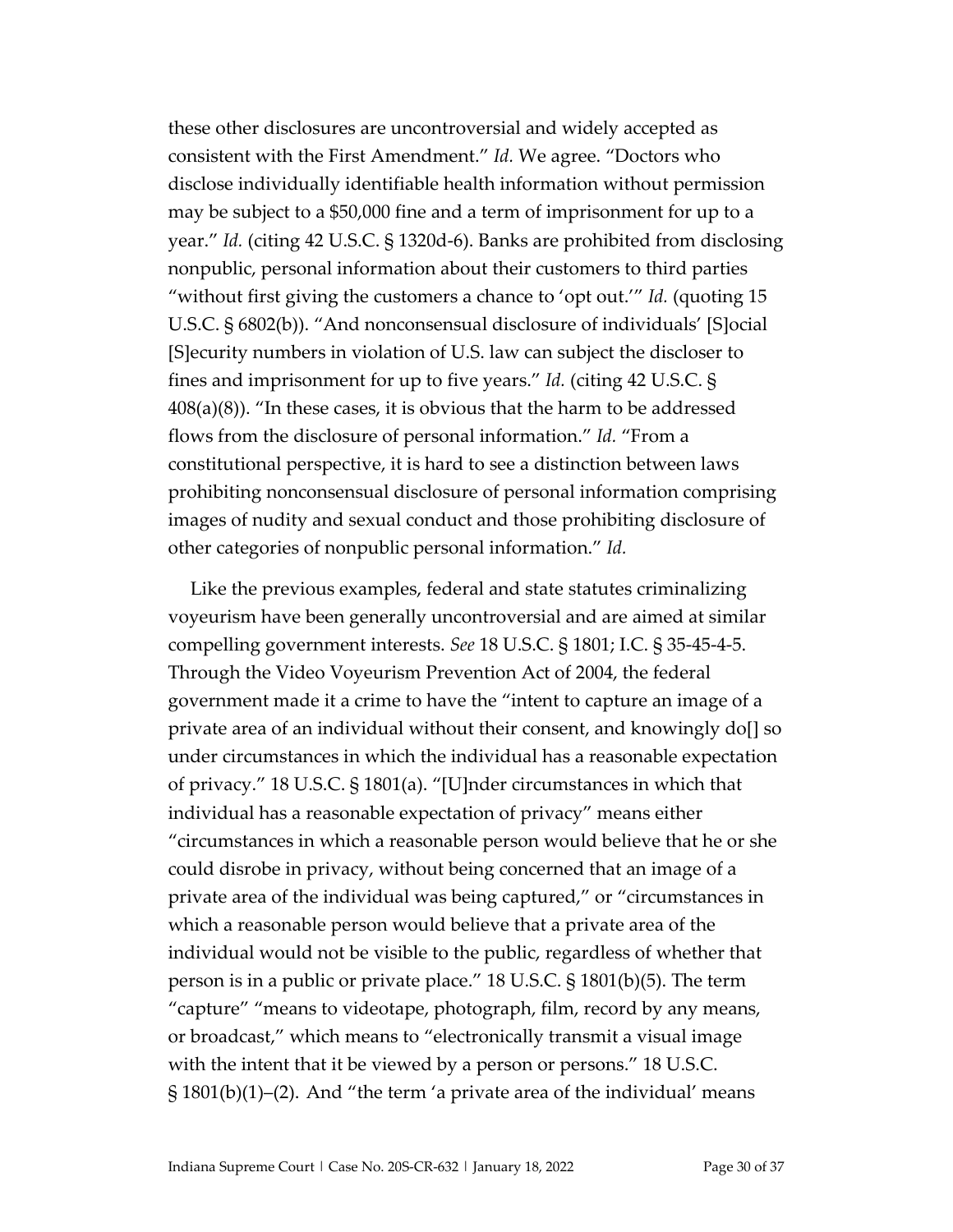the naked or undergarment clad genitals, pubic area, buttocks, or female breast of that individual." 18 U.S.C. § 1801(b)(3). The invasion of privacy here is similar to the invasion from nonconsensual pornography—that is, an individual should be able to control and consent to the situations in which their private areas are viewed and captured by another person.

Indiana has also criminalized voyeurism for decades through Indiana Code section 35-45-4-5. Under this section, a person commits voyeurism as a Class B misdemeanor if he knowingly or intentionally: (1) peeps, (2) goes upon the land of another or into an occupied dwelling of another person with the intent to peep, or (3) peeps into an area where an occupant of the area reasonably can be expected to disrobe, including: restrooms, baths, showers, and dressing rooms. I.C. § 35-45-4-5(b). All of this must be done without the consent of the other person. *Id.* However, this offense is a Level 6 felony if "it is knowingly or intentionally committed by means of a camera." I.C.  $\S$  35-45-4-5(c)(1). A person commits public voyeurism as a Class A misdemeanor if he intentionally "peeps at the private area of an individual and records an image by means of a camera," without the individual's consent. I.C. § 35-45-4-5(d). "The offense under subsection (d) is a Level 6 felony if the person: (1) publishes the image; (2) makes the image available on the Internet; or (3) transmits or disseminates the image to another person." I.C. § 35-45-4-5(e). This statute reflects a longstanding government interest in preventing the substantial invasion of privacy that occurs when an intimate image is taken and distributed without the individual's consent.

While the image here was allegedly taken without the victim's knowledge or consent, even if the image was originally created and sent with consent, the harm of its nonconsensual distribution is substantial. Consent is contextual, and the "consent to create and send a photo or the consent to be photographed by another is one act of consent that cannot be equated with consenting to distribute that photo to others outside of the private relationship." *Austin*, 155 N.E.3d at 452 (internal quotation marks omitted). The harm comes from the nonconsensual distribution of an individual's intimate images, and as previously explained, the potential harms can be severe, including serious psychological, emotional, economic, and physical harm*. See Casillas*, 952 N.W.2d at 642. The State,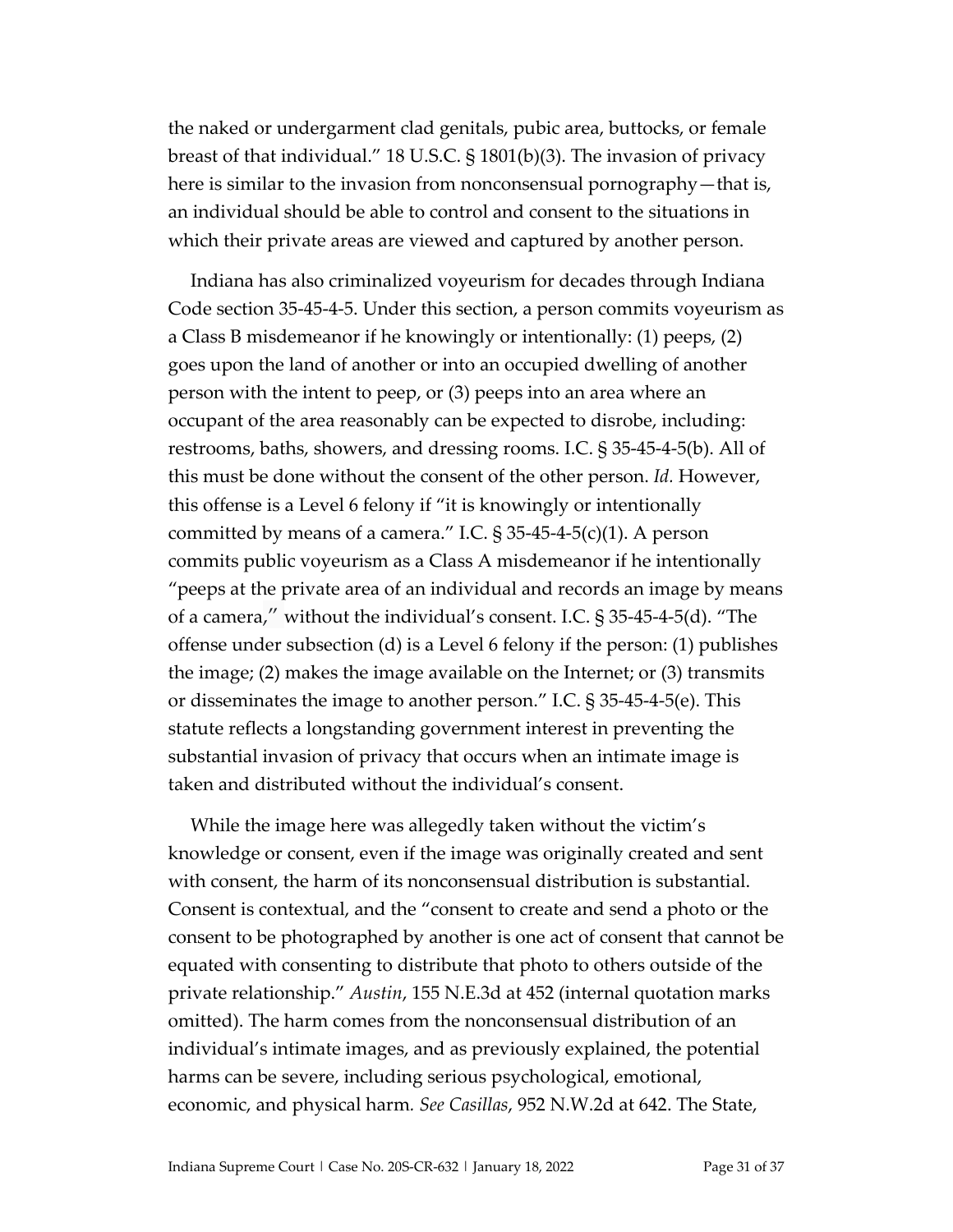working through its well-recognized authority to safeguard its citizens' health and safety, has a compelling interest in preventing the nonconsensual distribution of intimate images, and all the potential serious harms that accompany this unique crime. Our conclusion is bolstered by the similar conclusions of our sister courts, the numerous and uncontroversial statutes regulating nonconsensual distribution of other private information, and the Supreme Court's jurisprudence regarding substantial invasion of privacy.

#### **ii. The statute is narrowly tailored to achieve the compelling interest.**

To survive strict scrutiny, the statute must also be narrowly tailored, which means that it is "the least restrictive means for addressing" the government's interest. *Playboy*, 529 U.S. at 827. In other words, if a less restrictive alternative would serve the governmental purpose, a legislature must use that alternative. *Id.* at 813. Legitimate ends "must be pursued by means that are neither seriously underinclusive nor seriously overinclusive." *Brown*, 564 U.S. at 805. While the State has specifically identified an "actual problem" in need of solving, *Playboy*, 529 U.S. at 822, it still must show that the curtailment of free speech is "actually necessary to the solution," *Brown,* 564 U.S. at 799. However, a statute does not need to be "'perfectly tailored'" to survive strict scrutiny. *Williams-Yulee*, 575 U.S. at 454 (quoting *Burson*, 504 U.S. at 209).

For nonconsensual pornography, criminalization is a "vital deterrent," and the alternative of civil remedies would be insufficient and unrealistic.[12](#page-31-0) *Austin*, 155 N.E.3d at 464. And because the distribution of

<span id="page-31-0"></span> $12$  A 2017 survey asked participants who admitted to engaging in the nonconsensual distribution of intimate images what, if anything, would have stopped them from doing so, and the strongest deterrents were registration as a sex offender, imprisonment, and knowing the nonconsensual distribution of sexually explicit materials was a felony. Asia A. Eaton et al., *2017 Nationwide Online Study of Nonconsensual Porn Victimization and Perpetration: A Summary Report* 22 (2017), [https://www.cybercivilrights.org/wp-content/uploads/2017/06/CCRI-2017-](https://www.cybercivilrights.org/wp-content/uploads/2017/06/CCRI-2017-Research-Report.pdf) [Research-Report.pdf,](https://www.cybercivilrights.org/wp-content/uploads/2017/06/CCRI-2017-Research-Report.pdf) archived a[t https://perma.cc/427N-WVYM.](https://perma.cc/427N-WVYM)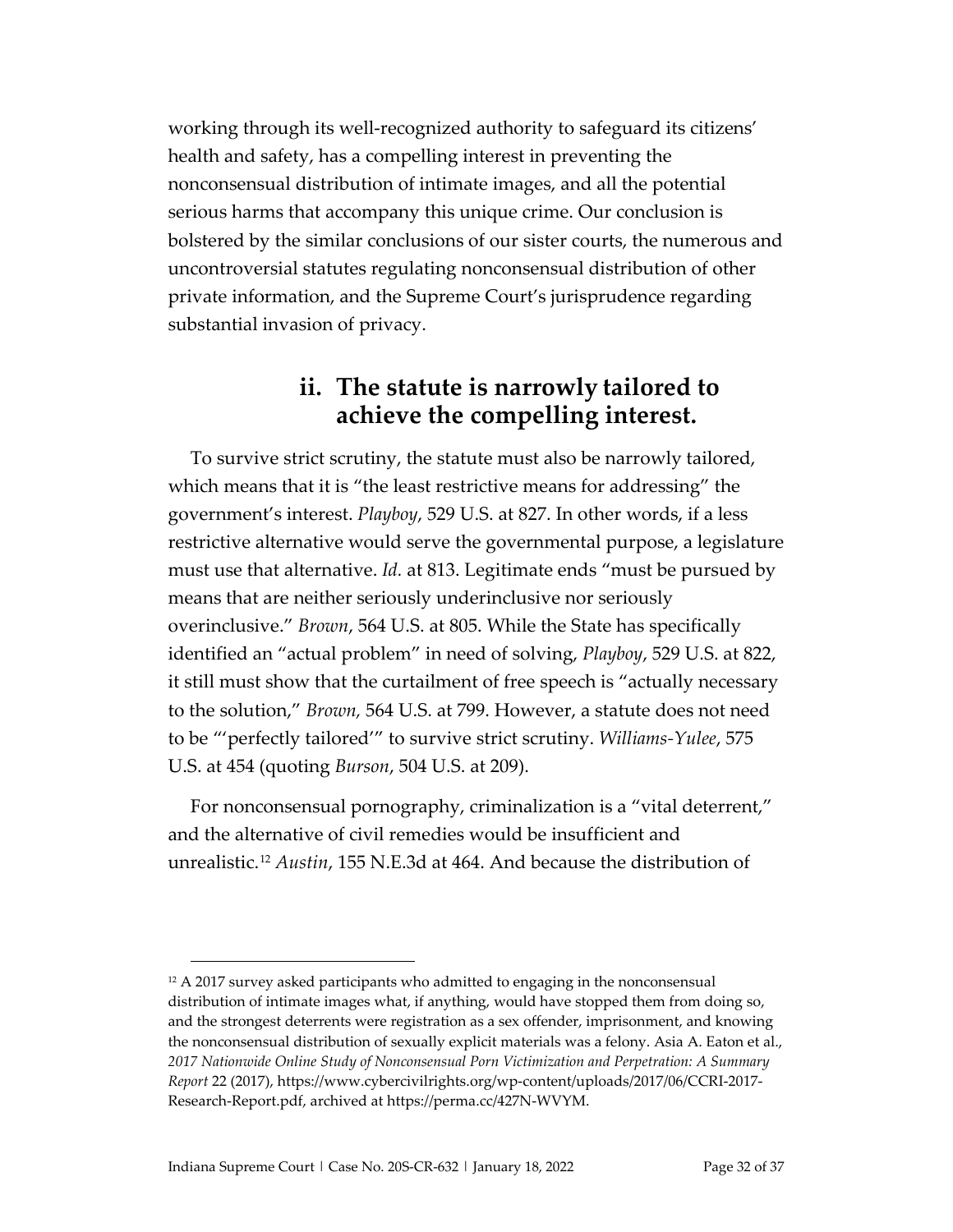these intimate images is the "actual problem" in need of solving, *Playboy*, 529 U.S. at 822, the curtailment of this type of expression is "actually necessary to the solution," *Brown,* 564 U.S. at 799. Ultimately, we find this statute to be narrowly tailored because of its many limiting definitions and exceptions. The statute at hand criminalizes distributing an intimate image when a person "knows or reasonably should know that an individual depicted in an intimate image does not consent to the distribution of the intimate image." I.C. § 35-45-4-8(d). From the outset, the statute excludes photographs, digital images, or videos that are "distributed: (1) to report a possible criminal act; (2) in connection with a criminal investigation; (3) under a court order; or (4)" to a passwordprotected location that is intended solely for the storage or backup of personal data. I.C. § 35-45-4-8(a). The statute's potential reach is narrowed further by its definitions and mens rea requirement.

Under the statute, "distribute" means "to transfer to another person in, or by means of, any medium, forum, telecommunications device or network, or Internet web site, including posting an image on an Internet web site or application." I.C. § 35-45-4-8(b). And the images subject to Indiana Code section 35-45-4-8 are precisely defined, with little gray area or risk. "Intimate image" means a photograph, digital image, or video of an individual that depicts: (1) "sexual intercourse," (2) "other sexual conduct," or (3) "exhibition of the uncovered buttocks, genitals," or the female breast. I.C.  $\S 35-45-4-8(c)(1)$ . "Other sexual conduct" means an act involving "a sex organ of one (1) person and the mouth or anus of another person," or "the penetration of the sex organ or anus of a person by an object." I.C. § 35-45-4-8(c)(1)(B); I.C. § 35-31.5-2-221.5. Moreover, the "intimate image" must be taken, captured, or recorded by an individual depicted in the photograph, digital image, or video and given or transmitted directly to the person who distributes it without consent, or be taken, captured, or recorded by the person who distributes it without consent, in the physical presence of an individual depicted in the photograph, digital image, or video. I.C. § 35-45-4-8(c). This removes application to an unknowing third party.

Moreover, distribution is only criminal if the discloser "knows or reasonably should know" that the person depicted in the image "does not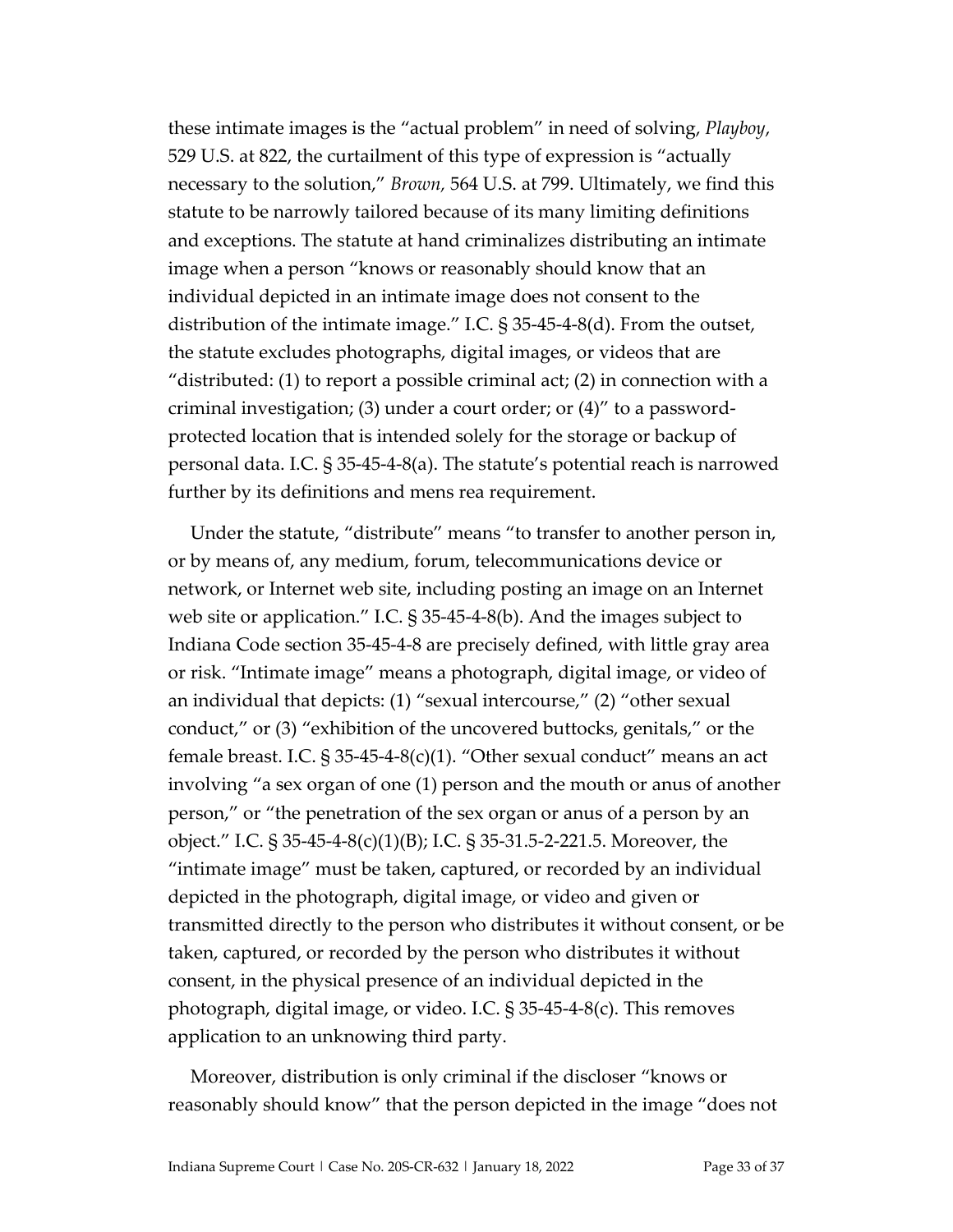consent" to distribution. I.C. § 35-45-4-8(d). The statute requires the State to prove a defendant's reasonable awareness of the lack of consent to distribute, and if a reasonable person would not realize that consent was not given, the statute does not apply. As previously discussed, the statute also does not apply when consent is given to distribute. This limits the statute to the types of personal, direct communications that are typically involved in an intimate relationship, where consent can be reasonably known. "Individuals are highly unlikely to accidentally violate this statute while engaging in otherwise permitted speech." *VanBuren*, 214 A.3d at 812. This statute is narrowly tailored to serve the State's compelling interest in protecting citizens from the harms of nonconsensual pornography; the statute does not violate the First Amendment.

#### **d. Even if this Court needed to conduct an overbreadth analysis, the statute is not overbroad.**

There are "substantial social costs created by the overbreadth doctrine when it blocks application of a law to constitutionally unprotected speech, or especially to constitutionally unprotected conduct." *Virginia v. Hicks,*  539 U.S. 113, 119 (2003) (emphasis omitted). To ensure these costs do not swallow the social benefits of declaring a law "overbroad," the Supreme Court has "vigorously enforced the requirement that a statute's overbreadth be **substantial**, not only in an absolute sense, but also relative to the statute's plainly legitimate sweep." *United States v. Williams*, 553 U.S. 285, 292 (2008). Invalidation for overbreadth is "strong medicine" that has been employed "sparingly and only as a last resort." *Broadrick v. Oklahoma*, 413 U.S. 601, 613 (1973). The "mere fact that one can conceive of some impermissible applications of a statute is not sufficient to render it susceptible to an overbreadth challenge." *Members of City Council of L.A. v. Taxpayers for Vincent*, 466 U.S. 789, 800 (1984).

Overbreadth analysis has been "most commonly and sensibly used, in the First Amendment arena, in cases involving regulations directed at unprotected categories of speech." Marc Rohr, *Parallel Doctrinal Bars: The Unexplained Relationship Between Facial Overbreadth and "Scrutiny" Analysis*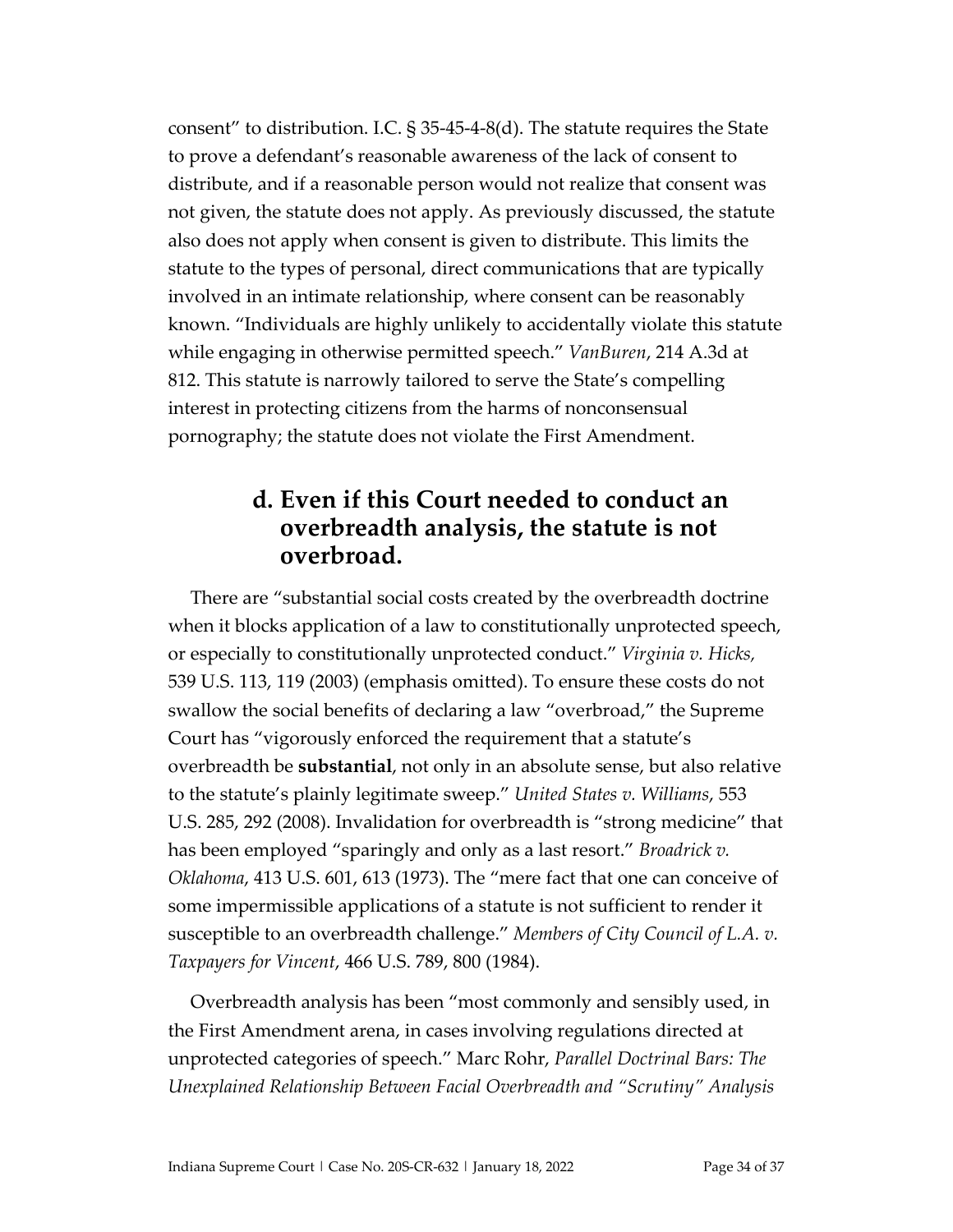*in the Law of Freedom of Speech*, 11 Elon L. Rev. 95, 130 (2019). A perfect example is *Ashcroft v. Free Speech Coalition*, in which the Supreme Court invalidated provisions of the Child Pornography Prevention Act—which deals with an unprotected category of speech—for being overbroad and extending to a substantial amount of protected speech. 535 U.S. 234, 256 (2002). Because the speech involved here is protected speech and requires a scrutiny analysis, it seems unnecessary to also conduct an overbreadth analysis. And because the "logical result of **each** analysis is either constitutional validity or invalidity and because inconsistent outcomes (e.g., a statute satisfies strict scrutiny but is nevertheless facially overbroad) would appear to be impossible, is not the use of both approaches in a single case patently redundant?" Rohr, *supra*, at 111.

The "relationship between the overbreadth doctrine and a scrutiny analysis is unclear." *Casillas*, 952 N.W.2d at 645 (citing Rohr, *supra*, at 109). The Supreme Court has employed both analyses in the same decision. *See Hill*, 530 U.S. at 725, 731. On multiple occasions, the Court has "blended the language of overbreadth and scrutiny analysis." Rohr, *supra*, at 111–18. "Doctrinal confusion has also arisen when a concurring or dissenting Justice speaks the language of facial overbreadth in a case in which the majority opinion relies on scrutiny analysis–or vice versa." Rohr, *supra*, at 118. And perhaps most confusing for courts is *United States v. Stevens*, in which the Third Circuit struck down the statute as a content-based restriction that did not survive strict scrutiny, and the Supreme Court affirmed on overbreadth grounds. 533 F.3d 218 (3d Cir. 2008), *aff'd*, 559 U.S. at 472. The relationship of these two free-speech analyses has "never been adequately explained by the Supreme Court." Rohr, *supra*, at 109.

The Minnesota Supreme Court—when recently upholding a similar statute under strict scrutiny—concluded an "overbreadth analysis is needlessly redundant if a statute has already survived strict scrutiny review." *Casillas*, 952 N.W.2d at 646. We agree. The Minnesota Supreme Court noted the lack of any identifiable precedent in which a statute survived strict scrutiny but was struck down as unconstitutionally overbroad and had "great difficulty imagining such a scenario." *Id.* And since this case involves protected speech, application of the overbreadth doctrine seems illogical. Even if this Court needed to conduct a full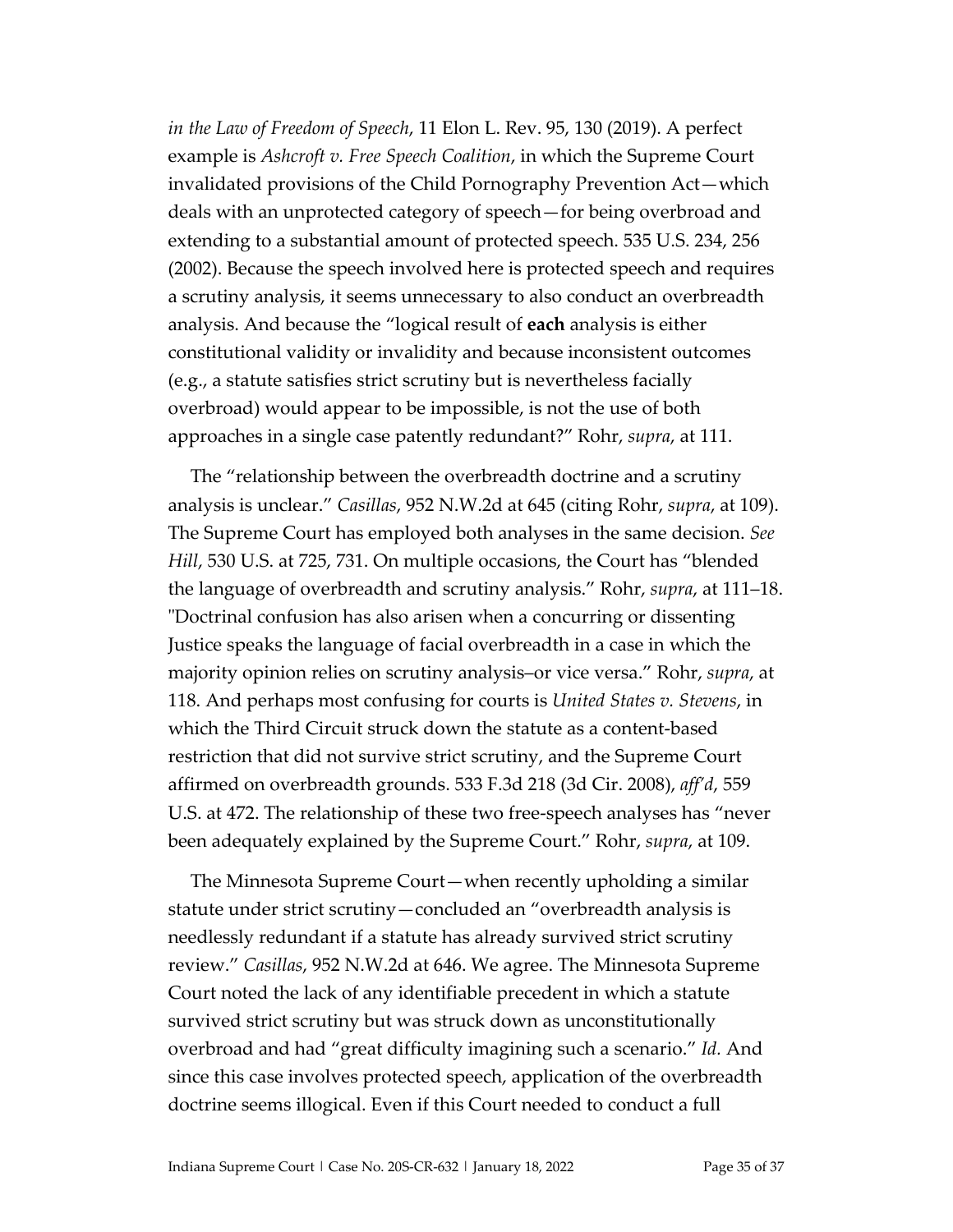overbreadth analysis, there certainly is not a substantial amount of overbreadth in comparison to the statute's "plainly legitimate sweep." *Williams*, 553 U.S. at 292. Even considering a hypothetical application of the statute to an Anthony Weiner situation, which would be a matter of public and political concern, this alone would not be sufficient to invalidate the statute for overbreadth. The "mere fact that one can conceive of some impermissible applications of a statute is not sufficient to render it susceptible to an overbreadth challenge." *Taxpayers for Vincent*, 466 U.S. at 800.

### **Conclusion**

Faced with the widespread and growing problem of nonconsensual pornography, the legislature acted within its authority to safeguard the health and safety of its citizens from this unique and serious crime by passing Indiana Code section 35-45-4-8. The State properly charged Katz with violating the statute. And the statute does not violate either the free interchange clause of the Indiana Constitution, or the First Amendment to the United States Constitution. Accordingly, we reverse and remand for further proceedings consistent with this opinion.

Rush, C.J., and David, Slaughter, and Goff, JJ., concur.

ATTORNEYS FOR APPELLANT Theodore E. Rokita Attorney General of Indiana

Jodi K. Stein Caryn N. Szyper Deputy Attorneys General Indianapolis, Indiana

#### ATTORNEYS FOR APPELLEE